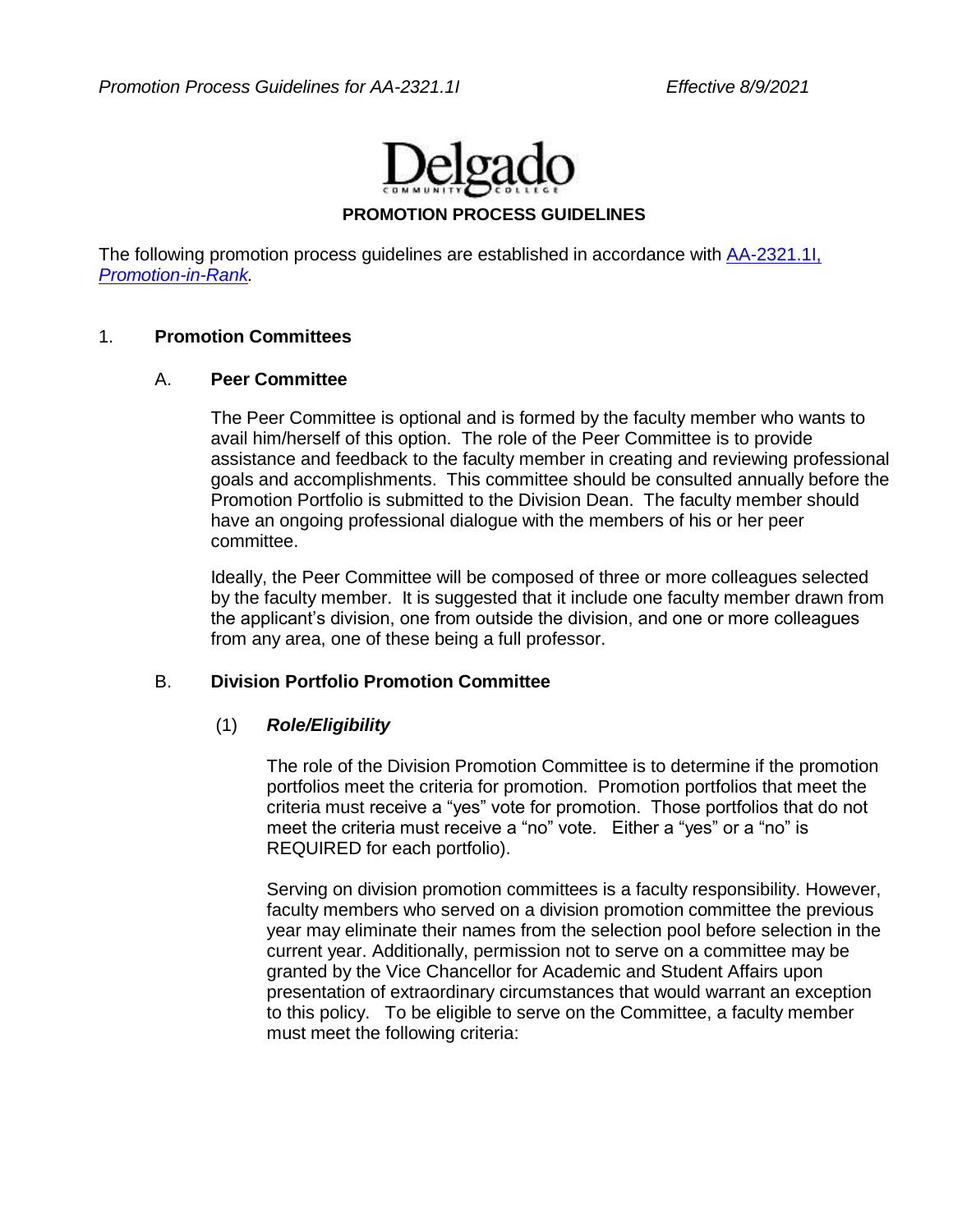- Be employed as a full-time faculty member in the division (not on a limited appointment);
- Hold the rank of Assistant Professor or higher, have been employed full-time at Delgado Community College at that rank or higher; and have been promoted at Delgado Community College; and
- Not be an applicant for promotion during the academic year in which he/she serves on the Committee.

## (2) *Responsibilities*

- Review all portfolios for promotion submitted within the department and vote "yes" or "no" as to whether the criteria for promotion to the next academic rank were met by each candidate.
- Provide written support for each portfolio denial and attach it to the *Division* [Committee Recommendation Form](http://docushare3.dcc.edu/docushare/dsweb/Get/Document-3809/2321-003+updated+12-07.doc)*,* Form 2321/003, (Attachment C*)* to be turned in to the Vice Chancellor for Academic and Student Affairs.
- Forward the portfolios, the Division Committee Recommendation Form, and any written support for denials to the Vice Chancellor for Academic and Student Affairs by the date specified in the Promotion Timeline.
- Send a copy of the Division Recommendation Form with any attached support to the Division Dean. After review of all portfolios by the Division Dean, faculty are notified in writing by the Chair of the Division Committee as to the status of their applications.
- Maintain confidentiality of committee discussions and decisions. Committee members must not discuss deliberations outside the committee meetings and must direct all questions concerning decisions to the Vice Chancellor for Academic and Student Affairs.

## C. **College Promotion Committee**

## (1) *Role/Eligibility*

The role of the College Promotion Committee is to determine if the promotion portfolios meet the criteria for promotion. Those portfolios that meet the criteria must receive a "yes" vote for promotion. Those portfolios that do not meet the criteria **must** receive a "no" vote. Either a "yes" or a "no" is REQUIRED for each portfolio).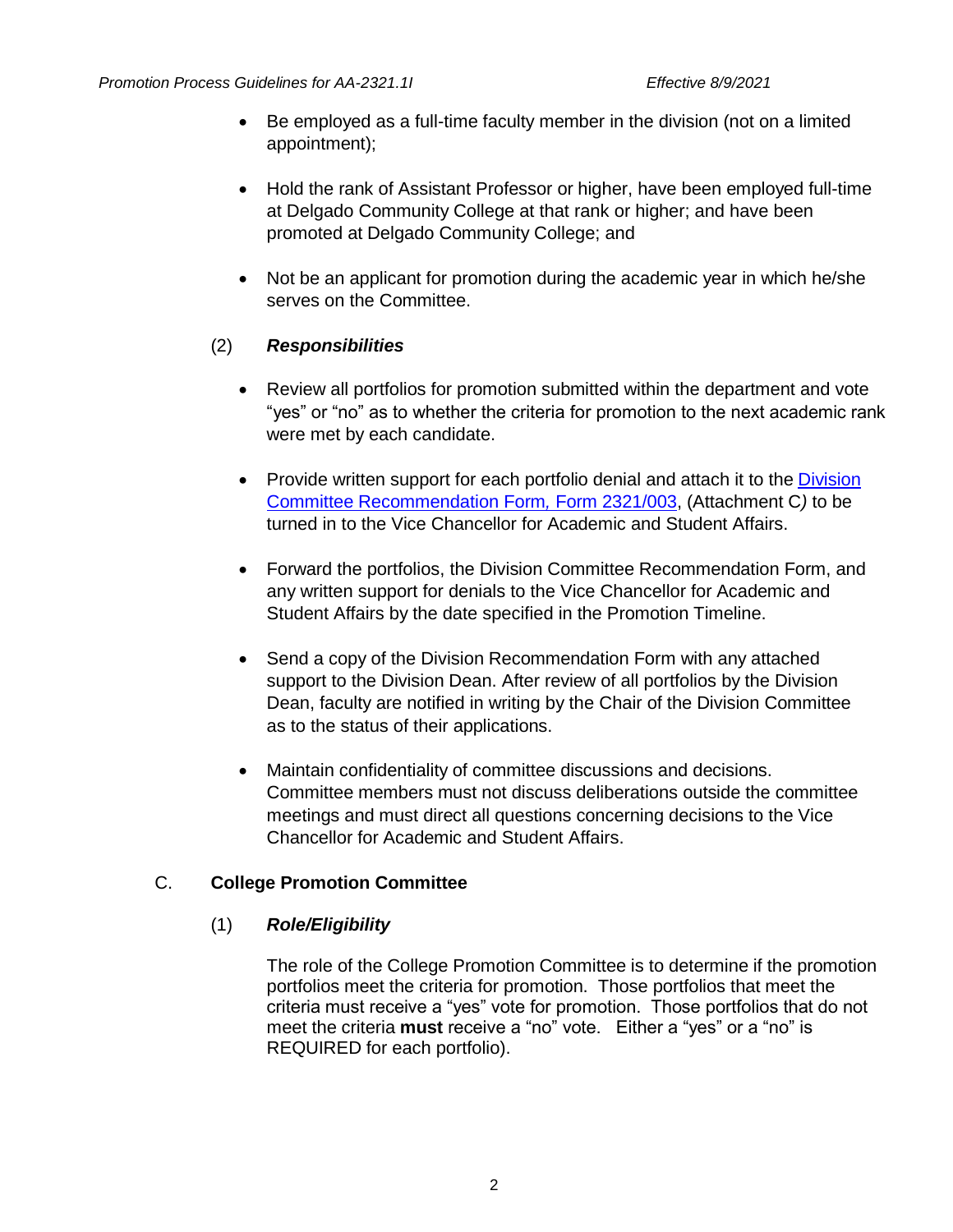## (2) *Responsibilities*

- Elect a Chair and Chair-Elect from the committee members.
- Review all portfolios for promotion submitted from the Division Promotion Committees and vote "yes" or "no" as to whether the criteria for promotion to the next academic rank were met by each candidate.
- Provide written support for each portfolio denial and attach it to the [College Committee Recommendation Form, Form 2321/005,](http://docushare3.dcc.edu/docushare/dsweb/Get/Document-3808/2321-005+updated+12-07.doc) (Attachment E) to be turned in to the Vice Chancellor for Academic and Student Affairs.
- Forward the portfolios, the College Committee Recommendation Form and any attached support to the Vice Chancellor for Academic and Student Affairs by the date specified in the Promotion Timeline.
- Send a copy of the College Committee Recommendation Form and any attached support to the appropriate Division Dean who will notify candidates of the status of their portfolios.
- Meet (College Committee Chair only) with the Vice Chancellor for Academic and Student Affairs to compare the Division Committee Recommendation Form with the College Committee Recommendation Form in order to determine which portfolios have received a split vote. The Vice Chancellor for Academic and Student Affairs will then convene the Academic Affairs Promotion Appeals Council to vote on the split-vote portfolios.
- Once the Academic Promotion Appeals Affairs Council has convened, meet (College Committee Chair only) with the Vice Chancellor for Academic and Student Affairs to complete the College Committee Recommendation Form, which will list all candidates who have met criteria for promotion. (This list will also include the names of the candidates who have received a "yes" vote from the Academic Affairs Promotion Appeals Council).
- Meet (College Committee Chair only) with the Vice Chancellor to discuss recommendations for changes in policies and procedures of the Promotion Process to be presented to the College-wide Academic Affairs Council and any appropriate standing committees.
- Make recommendations to the Academic Affairs Council with a copy to the Faculty Senate President concerning changes in the procedure of the Promotion Process.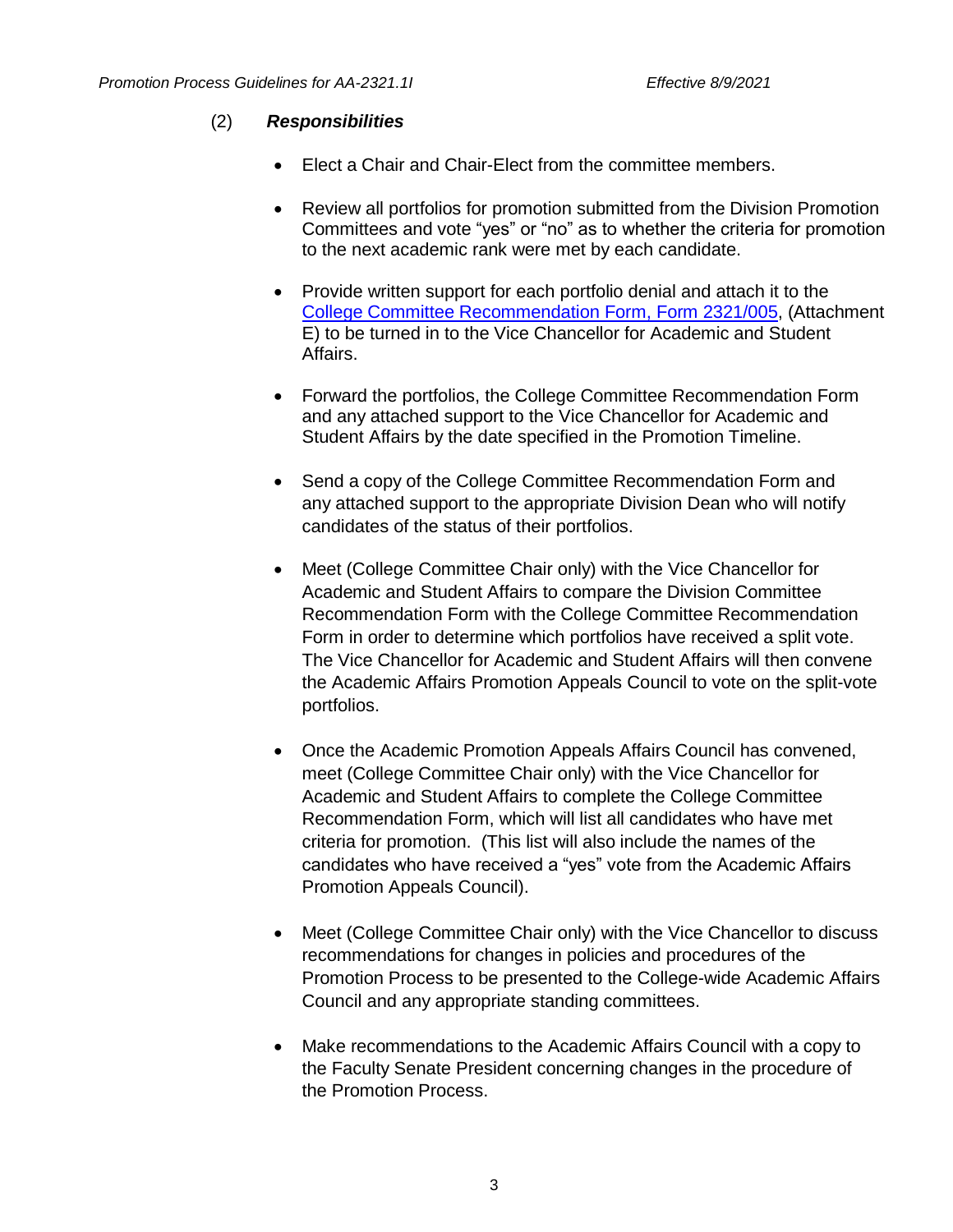• Maintain confidentiality of committee discussions and decisions. Committee members must not discuss deliberations outside the committee meetings and must direct all questions concerning decisions to the Vice Chancellor for Academic and Student Affairs.

### D. **Academic Affairs Promotion Appeals Council**

## (1) *Role/Eligibility*

The role of the Academic Affairs Promotion Appeals Council is to resolve split vote situations that occur when a candidate receives one "yes" vote and one "no" vote from the Division Promotion Committee and the College Promotion Committee. In these situations, the Academic Affairs Promotion Appeals Council is to determine if the promotion portfolios meet the criteria for promotion. Those portfolios that meet the criteria must receive a "yes" vote for promotion. Those portfolios that do not meet the criteria **must** receive a "no" vote. Either a "yes" or a "no" is REQUIRED for each portfolio.

#### (2) *Responsibilities*

- Review all portfolios submitted from the College Promotion Committee and vote "yes" or "no" as to whether the criteria were met for promotion to the next academic rank by each candidate.
- Provide written support for each portfolio denial and attach it to the [Academic Affairs Promotion Appeals Council](http://docushare3.dcc.edu/docushare/dsweb/Get/Document-3807/2321-007+updated+12-07.doc) Recommendation Form, [Form 2321/007,](http://docushare3.dcc.edu/docushare/dsweb/Get/Document-3807/2321-007+updated+12-07.doc) (Attachment G).
- Provide the Academic Affairs Promotion Appeals Council Recommendation Form and any attached support to the Vice Chancellor for Academic and Student Affairs who will meet with the Chair of the College Promotion Committee to compile the final, comprehensive list of recommended promotions.
- Send a copy of the Academic Affairs Promotion Appeals Council Recommendation Form and any attached support to the Vice Chancellor for Academic and Student Affairs who will notify the Chancellor and all candidates of the status of their portfolios. In addition, the Vice Chancellor will refer candidates who are not recommended for promotion to the Office of Faculty and Staff Development, which will provide reason(s) for denial of promotion and advise accordingly.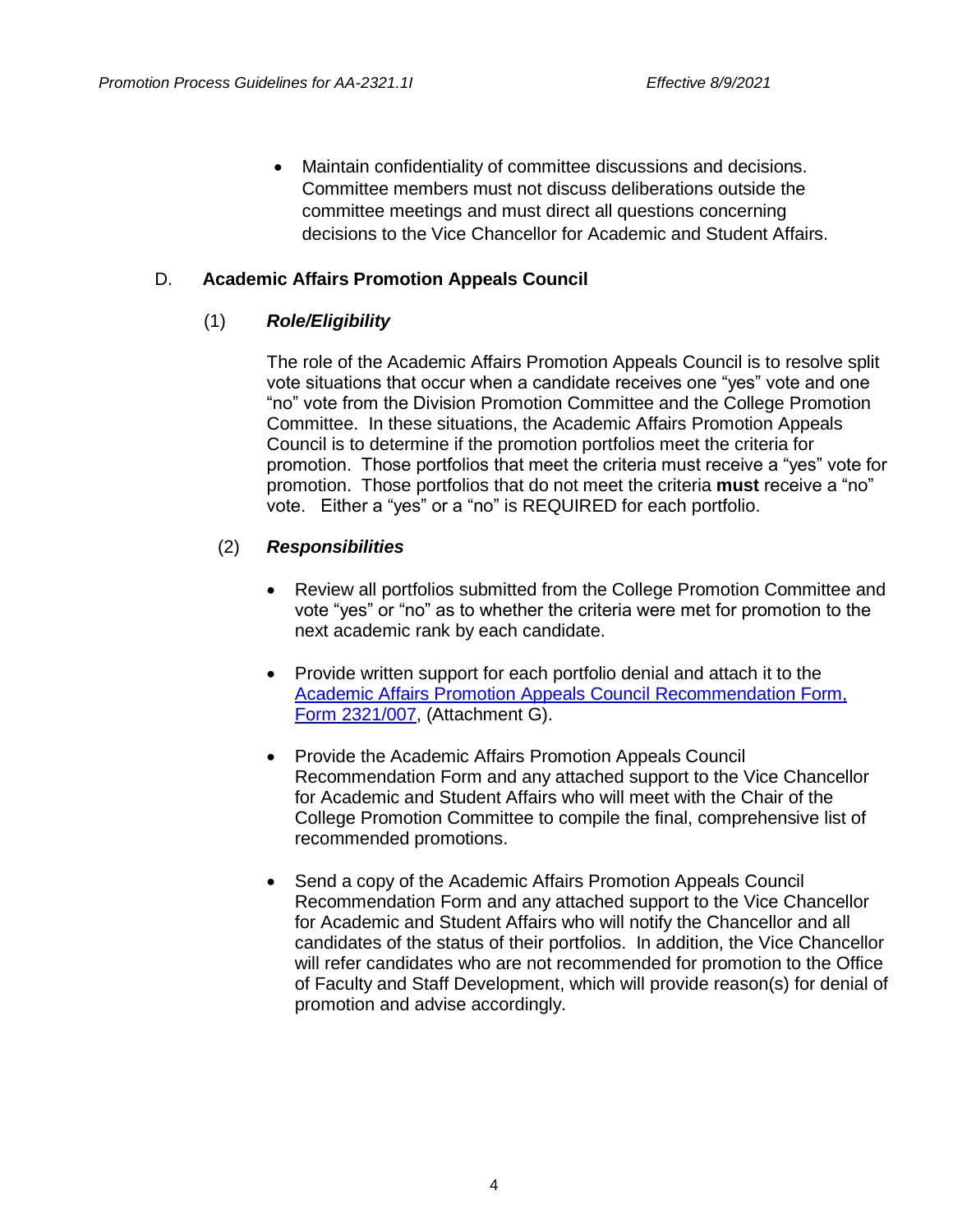#### 2. **Promotion Process**

#### A. **Applicant's Verification of Eligibility by Division Dean**

Faculty members who wish to apply for promotion must complete and submit the [Verification of Eligibility Form, Form 2321/001A, and Verification of Documentation](http://docushare3.dcc.edu/docushare/dsweb/Get/File-161/2321-001A,B,C.DOC)  [Form, Form 2321/001B](http://docushare3.dcc.edu/docushare/dsweb/Get/File-161/2321-001A,B,C.DOC) (see Attachment A) to the Division Deans, according to the timeline, and must attach copies of transcripts with degrees conferred, verification of last date of application for most recently attained promotion (or date of hiring), and supervisor evaluation summary sheets for the last three consecutive academic years, not including the current academic year nor any year prior to the academic year in which the applicant previously applied for the last approved promotion. Division Deans are responsible for guaranteeing eligibility for promotion by verifying documentation.

The Division Dean will notify faculty members of their eligibility by completing and returning the Verification of Eligibility Form according to the timeline. This form, with the annual supervisor evaluation summary sheets*,* will become the cover page for the [application.](http://docushare3.dcc.edu/docushare/dsweb/Get/File-161/2321-001A,B,C.DOC) Transcripts will be returned to the faculty member or to the Division Dean and should not be forwarded with the rest of the portfolio.

#### B. **Eligible Applicants**

Eligible applicants are responsible for completing the [Promotion Portfolio Routing](http://docushare3.dcc.edu/docushare/dsweb/Get/File-161/2321-001A,B,C.DOC) [Sheet, Form 2321/001C,](http://docushare3.dcc.edu/docushare/dsweb/Get/File-161/2321-001A,B,C.DOC) (see Attachment A) and submitting their Promotion Portfolio and all supporting documentation, in hard copy or via the optional online Canvas Promotion Portfolio portal, to the Division Dean on or before the date specified in the yearly timeline. This [application](http://docushare3.dcc.edu/docushare/dsweb/Get/File-161/2321-001A,B,C.DOC) is available on the College's web site and on computer disk in each division office.

All applicants are encouraged to attend the workshop on developing the promotion portfolio presented by previous successful applicants. This workshop is to be coordinated *by* the Faculty Evaluation and Improvement of Instruction Committee *through* the Office of Faculty and Staff Development. The Division Dean is responsible for ensuring that the promotion portfolio is in the proper form and complete before it is submitted to the Division Promotion Committee. This is signified by the signatures of both the Division Dean and the applicant on the [Promotion](http://docushare3.dcc.edu/docushare/dsweb/Get/File-161/2321-001A,B,C.DOC)  [Portfolio Routing Sheet, Form 2321/001C](http://docushare3.dcc.edu/docushare/dsweb/Get/File-161/2321-001A,B,C.DOC) (see Attachment A). For instances where the portfolios are not acceptable, the applicant will have forfeited the opportunity to apply for promotion during the current year.

After submission of the portfolio, no changes may be made, and no addition or removal of documents will be permitted. After notification of promotion decisions, Promotion Portfolios submitted in hard copy (those not submitted via the optional online Canvas Promotion Portfolio portal) are returned to candidates through the academic divisions.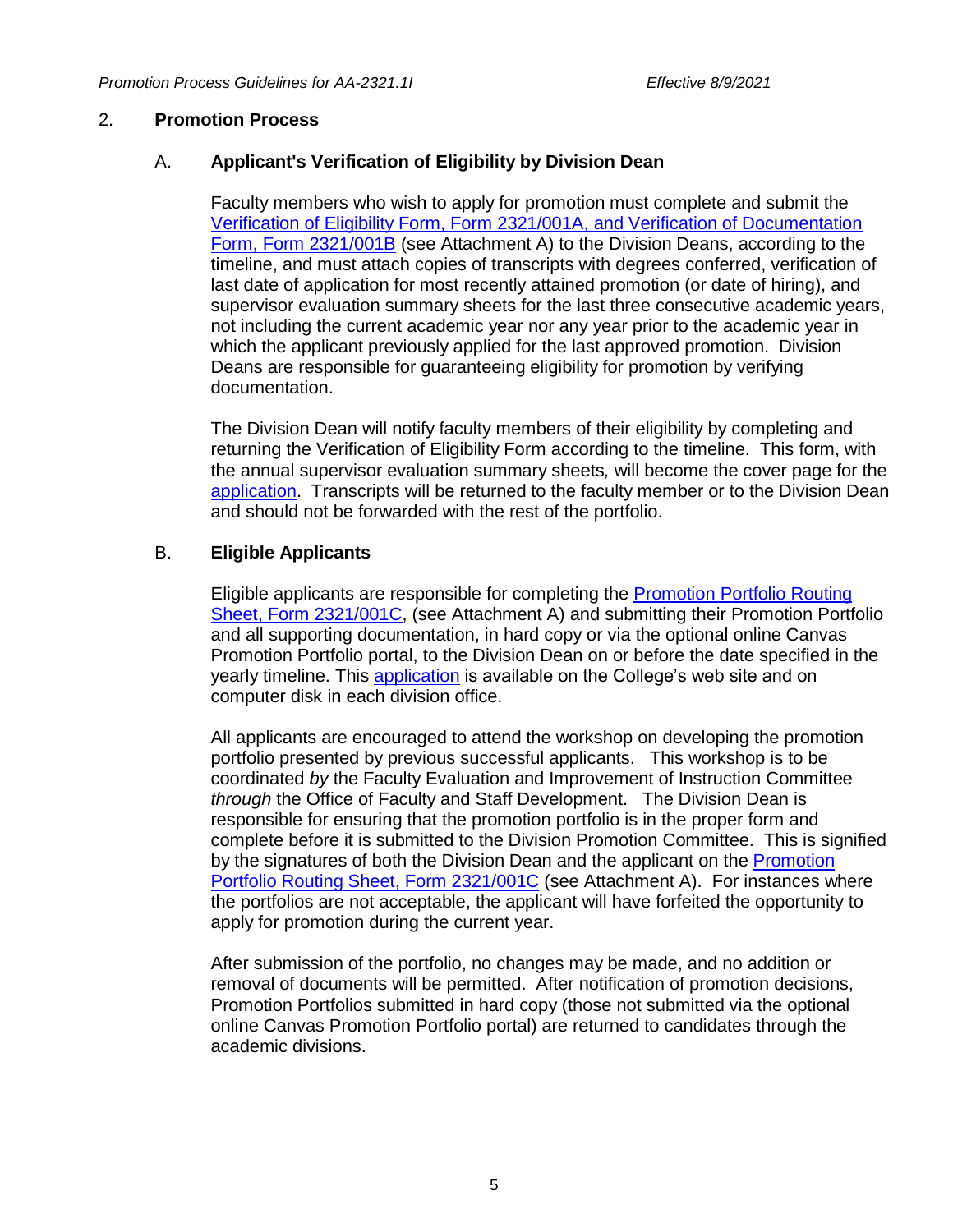#### C. **Denial of Promotion**

Upon completion of the promotion process, the Vice Chancellor for Academic and Student Affairs notifies all candidates as to the status of their portfolios. In addition, the Vice Chancellor refers candidates who are not recommended for promotion to the Office of Faculty and Staff Development, which will provide reason(s) for denial of promotion and advise accordingly. Questions concerning denial of promotion must NOT be directed to the department or college-wide committees or individual members thereof.

#### D. **Division Promotion Committees**

Promotion Portfolios from all faculty members seeking promotion will be submitted to the appropriate Division Promotion Committee on the date specified in the timeline. Promotion Portfolios are confidential. Division Deans will ensure that Promotion Portfolios are maintained and reviewed in a secured location.

The first meeting of the Division Promotion Committee will be convened by the Division Dean according to the timeline, at which time the Committee will elect a chair. The first order of business will be to verify the date of hiring/promotion of each applicant. The Committee may remove from consideration any applicant not meeting the eligibility requirements.

Individual members of the Division Committee will read the promotion portfolio and determine whether a candidate meets the criteria for promotion. The results of each committee member will be recorded on Division Committee *Individual* Recommendation Forms, Form 2321/002 (Attachment B). The Committee will then meet to vote "yes" or "no" on each candidate. The final determination is made by majority vote or consensus.

The [Division Committee Recommendation Form](http://docushare3.dcc.edu/docushare/dsweb/Get/Document-3809/2321-003+updated+12-07.doc)*,* Form 2321/003, (Attachment C) will be completed by the Committee Chair. This form and any attached support of denials will be included with the portfolios to be sent forward to the Vice Chancellor for Academic and Student Affairs according to the timeline so that candidates can be notified of the status of their portfolios.

## E. **College Promotion Committee**

The first meeting of the College Promotion Committee will be convened by the Vice Chancellor for Academic and Student Affairs according to the timeline. At this time, the Committee will elect a chair. The first order of business of the College Promotion Committee will be to verify the date of hiring/promotion of each applicant. The College Promotion Committee may remove from consideration any applicant not meeting the eligibility requirements.

Individual members of the College Promotion Committee will read the promotion portfolio and determine whether the candidate meets the criteria for promotion. The results of each committee member will be recorded on College Committee *Individual*  Recommendation Forms, Form 2321/006, (Attachment F).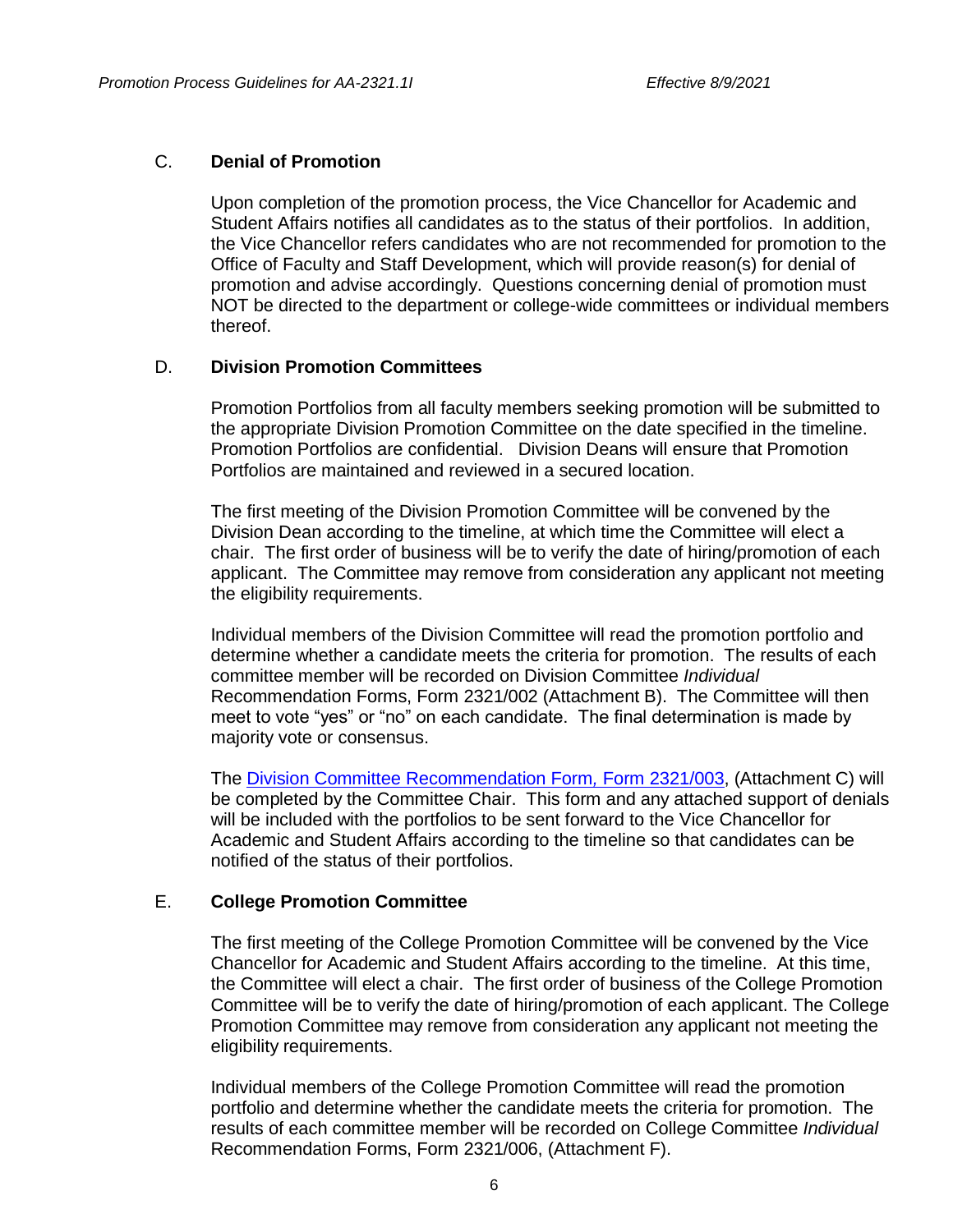The next evaluation by the College Promotion Committee will take place only after each Committee member has evaluated each applicant. The Committee will meet to vote "yes" or *"no"* on each candidate. The final determination is by majority vote or consensus. In the case of a tie, the portfolio will be forwarded to the Academic Affairs Promotion Appeals Council.

The [College Committee Recommendation Form, Form 2321/005](http://docushare3.dcc.edu/docushare/dsweb/Get/Document-3808/2321-005+updated+12-07.doc) (Attachment E) will be completed by the Committee Chair according to the established timeline. A copy of this form and any attached support will be sent to the appropriate Division Dean so that candidates can be notified of the status of their portfolios. The Committee Chair will meet with the Vice Chancellor for Academic and Student Affairs to compare the College Committee Recommendation Form with the Division Committee Recommendation Form to determine if any candidates received a split vote, one "yes" and one "no." If so, the Vice Chancellor for Academic and Student Affairs will convene the Academic Affairs Promotion Appeals Council to resolve the situation.

Once resolved, the Vice Chancellor for Academic and Student Affairs will meet with the Chair of the College Promotion Committee to make any necessary changes to the final, comprehensive list of recommended promotions before presenting it to the Chancellor.

#### F. **Academic Affairs Promotion Appeals Council**

The Academic Affairs Promotion Appeals Council is convened by the Vice Chancellor for Academic and Student Affairs to address split-votes between the College Committee and the Division Committee (one "yes" and one "no"). Individual members of the Academic Affairs Promotion Appeals Council will read the Promotion Portfolios and determine whether or not a candidate has met the criteria for promotion. The results of these evaluations will be recorded on Academic Affairs Promotion Appeals Council *Individual* Recommendation Forms, Form 2321/006 (Attachment F).

The Council will then meet to vote "yes" or "no" on each candidate. The determination on whether or not a candidate is eligible for promotion is to be made by majority vote or consensus. The decision of the Academic Affairs Promotion Appeals Council will be final. The [Academic Affairs Promotion Appeals Council](http://docushare3.dcc.edu/docushare/dsweb/Get/Document-3807/2321-007+updated+12-07.doc) [Recommendation Form, Form 2321/007 \(](http://docushare3.dcc.edu/docushare/dsweb/Get/Document-3807/2321-007+updated+12-07.doc)Attachment G) will be completed and provided to the Vice Chancellor for Academic and Student Affairs. A copy of the Academic Affairs Promotion Appeals Council Recommendation Form will be sent to the appropriate Division Dean so that candidates can be notified of the status of their portfolios.

#### G. **Vice Chancellor for Academic and Student Affairs**

After the Academic Affairs Promotion Appeals Council meets, the Vice Chancellor for Academic and Student Affairs will contact the College Promotion Committee Chair. Both will review the Division Committee Recommendation Form, the College Committee Recommendation Form, and the Academic Affairs Promotion Appeals Council Recommendation Form. They will compile the final, comprehensive list of recommended promotions and present it to the Chancellor by the date specified in the timeline.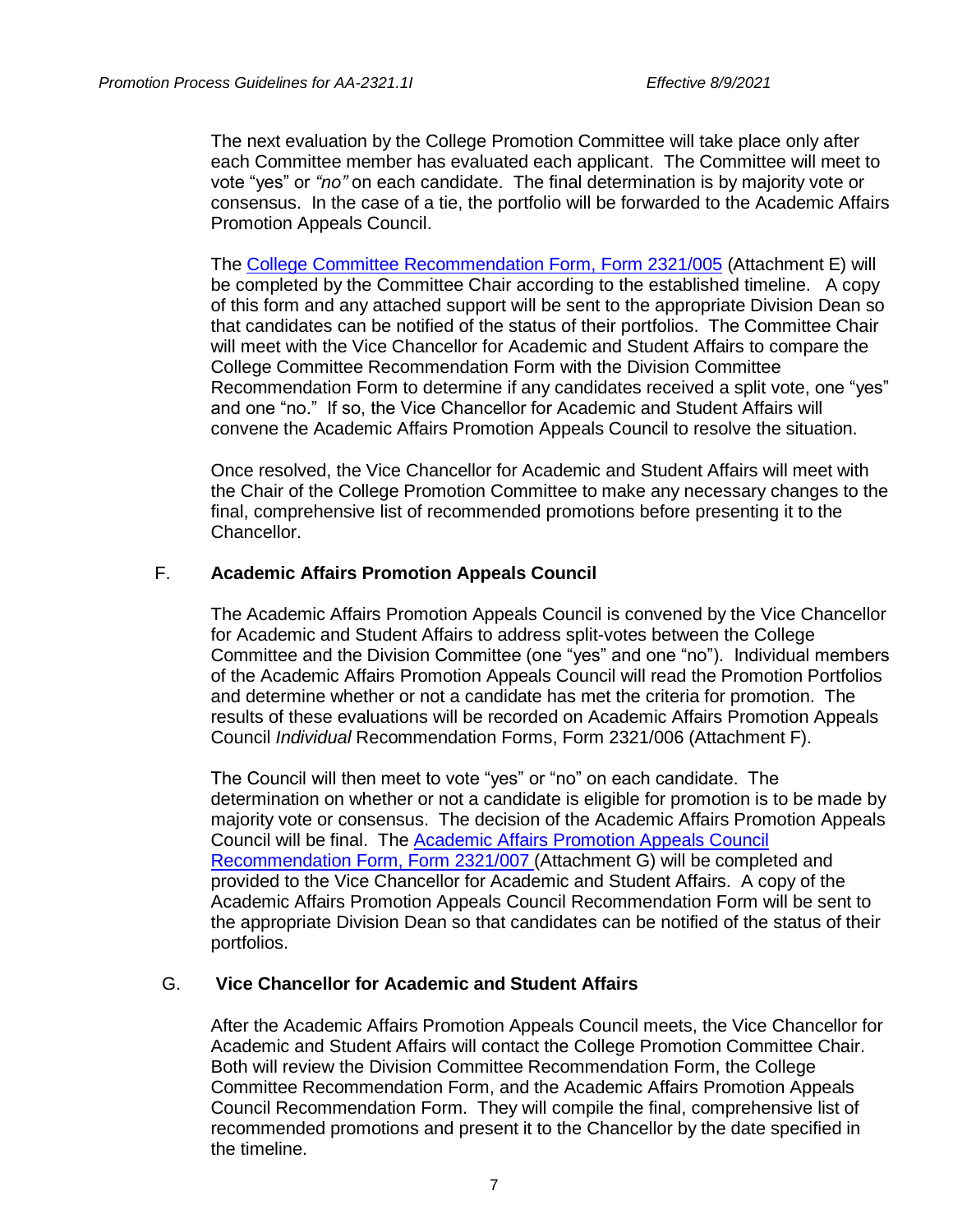The Chair of the College Committee will make recommendations concerning changes and procedure in the promotion process. Then the Vice Chancellor for Academic and Student Affairs will notify all candidates as to the status of their portfolios.

In addition, the Vice Chancellor will refer candidates who are not recommended for promotion to the Office of Faculty and Staff Development, which will provide reason(s) for denial of promotion and advise accordingly.

The Vice Chancellor for Academic and Student Affairs will hold the promotion portfolios in a secure location. After notification of promotion decisions, promotion portfolios are returned to candidates through the academic divisions.

#### H. **Chancellor**

The Chancellor will provide the College's recommended list of all qualified candidates for initial promotion to the Board of Supervisors for the Louisiana Community and Technical College System. The Chancellor will notify by letter those candidates who were promoted at the time of their promotion.

#### 3. **Permanent Timeline**

The following timeline is a general guideline; however, circumstances may require adjustments to the timeline on a yearly basis. In addition, *whenever the designated day falls on a holiday in any year, the timeline will be adjusted accordingly, using either the last working day before or after the holiday, as appropriate.*

Each year the specific dates for the [Promotion-in-Rank Timeline](http://docushare3.dcc.edu/docushare/dsweb/Get/Document-1928/OpGuide+06-07+-+Promotion+Calendar.doc) will be determined and distributed by the Vice Chancellor for Academic and Student Affairs on Convocation Day in August.

#### **Permanent Timeline**

| <b>Convocation Day</b><br>(August)      | Vice Chancellor for Academic and Student Affairs distributes current timeline<br>for promotion at Convocation.                                                    |
|-----------------------------------------|-------------------------------------------------------------------------------------------------------------------------------------------------------------------|
| <b>First Monday</b><br>in October       | Faculty members who wish to apply for promotion submit Verification of<br>Eligibility Form and Verification of Documentation Form to the Dean of the<br>division. |
| <b>Second Monday</b><br>in October      | Division Dean reviews Verification of Eligibility and Documentation Forms.                                                                                        |
| <b>Fourth Monday</b>                    | Division Dean notifies faculty members of their eligibility to apply for                                                                                          |
| in October                              | promotion.                                                                                                                                                        |
| <b>First Week in</b><br><b>November</b> | Applicants attend workshop on preparation of portfolio.                                                                                                           |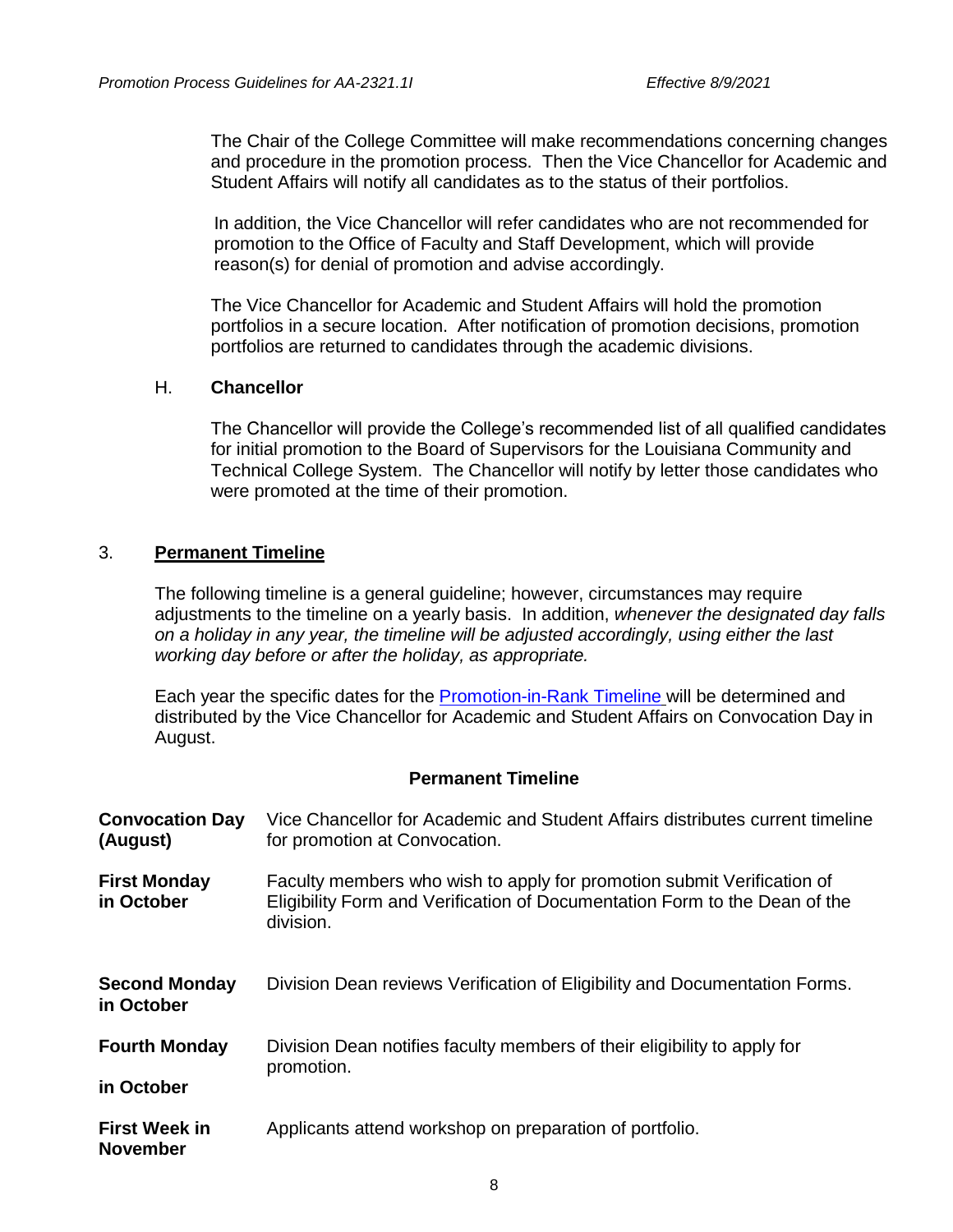*Permanent Timeline (continued):*

| <b>First Class Day</b><br>in December | Faculty Senate representatives, in consultation with the Division Dean develop<br>lists of faculty members eligible to serve on Division Promotion Committees.                                                                                                                                             |
|---------------------------------------|------------------------------------------------------------------------------------------------------------------------------------------------------------------------------------------------------------------------------------------------------------------------------------------------------------|
| January-                              | Faculty Senate division representatives select members of Division<br><b>Convocation Week</b> Committees by lot and submit names to respective Division Deans.                                                                                                                                             |
|                                       | At a designated time during this week, faculty members selected to serve on<br>the Division Committees attend a workshop on the process for evaluation of<br>promotion portfolios. Division Committees have first meeting to elect chair and<br>set meeting dates.                                         |
| January-<br><b>Friday of</b>          | Faculty members submit Applications for Promotion (three parts), along with<br>promotion portfolios, to Division Deans. When an application is received<br>Convocation Week that is not on Forms 2321/001A, B, and C, the applicant has forfeited his/her<br>opportunity to apply during the current year. |
|                                       | [Note: Supervisor evaluations and teaching, service, and professional<br>development activities from the current academic year, nor any year prior to<br>the academic year in which the applicant previously applied for the last<br>approved promotion, are NOT to be included in the promotion packet.]  |
| January-<br><b>Convocation Week</b>   | Division Dean sends out notice of first meeting of Division Promotion<br><b>Tuesday Following Committee to elect chair and set meeting dates.</b>                                                                                                                                                          |
| <b>Fourth Friday</b><br>in January    | The Division Dean reviews portfolios, verifies proper format of portfolios, and<br>signs the Promotion Portfolio Routing Form (Form 2321/001C), if acceptable.<br>Division Deans convene first meeting of Division Committees to begin review<br>of portfolios.                                            |
| <b>Fourth Friday</b><br>in February   | Division Committee Chairs deliver promotion portfolios, with completed<br>Committee Recommendation Forms (Forms 2321/003) by academic rank, to<br>the Division Dean.                                                                                                                                       |
| <b>First Friday</b><br>in March       | After review of all portfolios by the Division Dean, faculty are notified in writing<br>by the Chair of the Division Committee as to the status of their applications.<br>All portfolios are sent to the Vice Chancellor for Academic and Student Affairs<br>for review by the College Committee.          |
|                                       | Division Deans forward all portfolios and Committee Recommendation Forms<br>(Forms 2321/003) to the Vice Chancellor for Academic and Student Affairs.                                                                                                                                                      |
| <b>Second Friday</b><br>in March      | Vice Chancellor for Academic and Student Affairs holds first meeting of<br>College Promotion-in-Rank Committee, gives charge to Committee, provides<br>all needed documents, including portfolios, and oversees election of chair.                                                                         |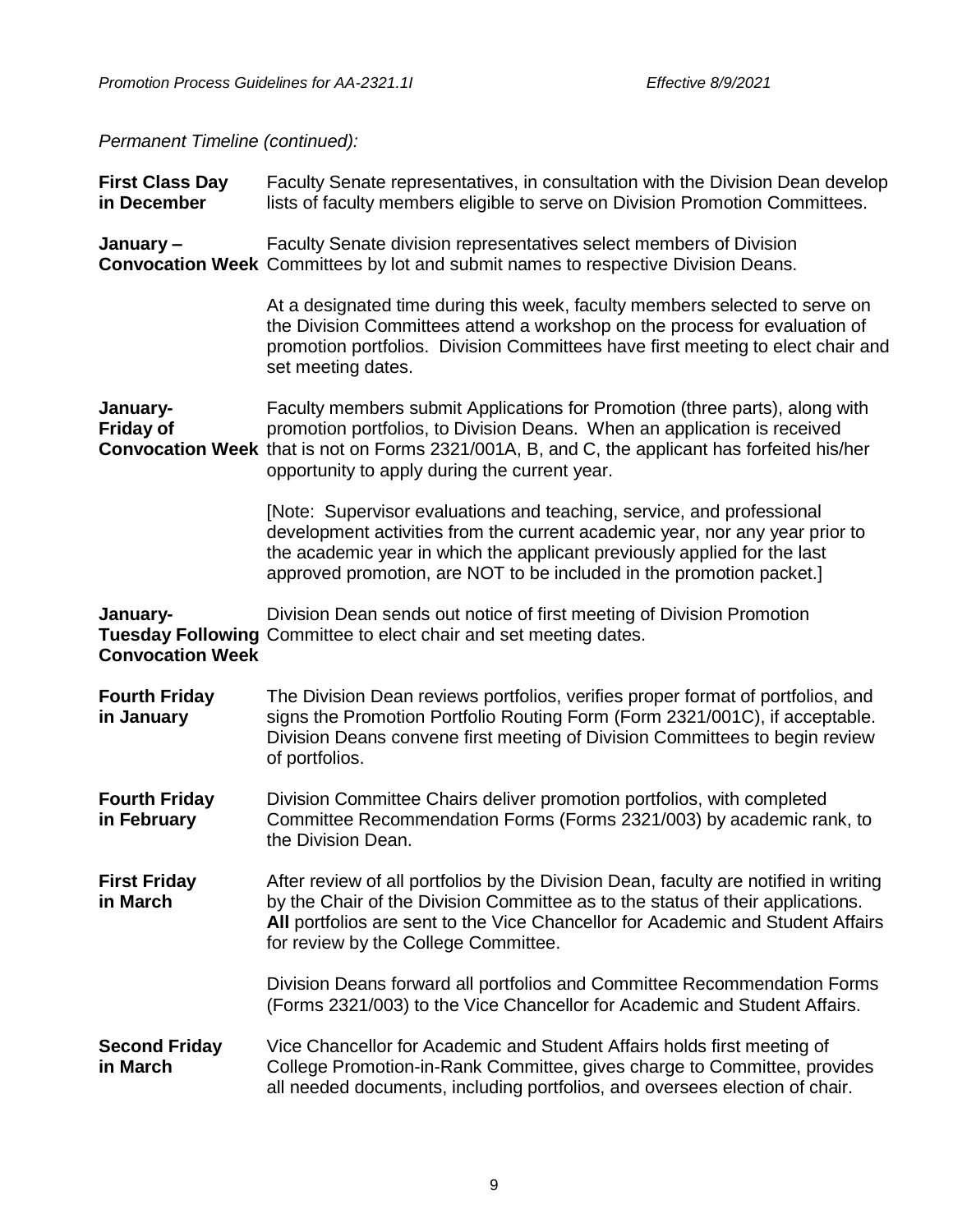*Permanent Timeline (continued):*

| <b>Second Friday</b><br>in April         | The College Committee makes recommendations on promotions to the Vice<br>Chancellor for Academic Affairs, who reviews recommendations with Chair of<br>the College Committee, and compares the Division Committee<br>Recommendation Form with the College Committee Recommendation Form to<br>determine which portfolios have received a split vote. |
|------------------------------------------|------------------------------------------------------------------------------------------------------------------------------------------------------------------------------------------------------------------------------------------------------------------------------------------------------------------------------------------------------|
| <b>Third Friday</b><br>in April          | Vice Chancellor for Academic and Student Affairs convenes the Academic<br>Affairs Promotion Appeals Council to review portfolios which have received<br>split votes from the Division Committees and the College Committee. The<br>Vice Chancellor Academic Affairs gives charge to the committee and provides<br>all needed documentation.          |
| <b>First Friday</b><br>in May            | The Academic Affairs Promotion Appeals Council re-convenes to discuss<br>recommendations on those portfolios receiving a split vote and to complete<br>the Academic Affairs Promotion Appeals Council Recommendation Form.                                                                                                                           |
| <b>Second Friday</b>                     | The Vice Chancellor for Academic and Student Affairs meets with the Chair of<br>the                                                                                                                                                                                                                                                                  |
| in May                                   | College Committee to review the Division Committee Recommendation Form,<br>the College Committee Recommendation Form and the Academic Affairs<br>Promotion Appeals Council Recommendation Form, and then compile the<br>final, comprehensive list of recommended promotions and present it to the<br>Chancellor.                                     |
| <b>Fourth Friday</b>                     | The Chancellor notifies all candidates in writing of their status and informs the<br>Vice                                                                                                                                                                                                                                                            |
| in May                                   | Chancellor for Business and Administrative Affairs of the names and ranks of<br>those promoted for inclusion in the institutional budget. Faculty members<br>hired before 1993 and promoted to Associate Professor are also awarded<br>tenure.                                                                                                       |
| <b>Board</b><br><b>Submission</b>        | Recommendations for initial promotion submitted with budget to Board of<br>Supervisors for Louisiana Colleges and Technical College System (LCTCS)<br>for                                                                                                                                                                                            |
| <b>Date</b>                              | approval according to submission date established by the LCTCS Office.                                                                                                                                                                                                                                                                               |
| <b>Following</b><br><b>Completion of</b> | Portfolios submitted in hard copy (those not submitted via the optional<br>online Canvas Promotion Portfolio portal) are returned to candidates<br><b>Promotion Process through the academic divisions.</b>                                                                                                                                          |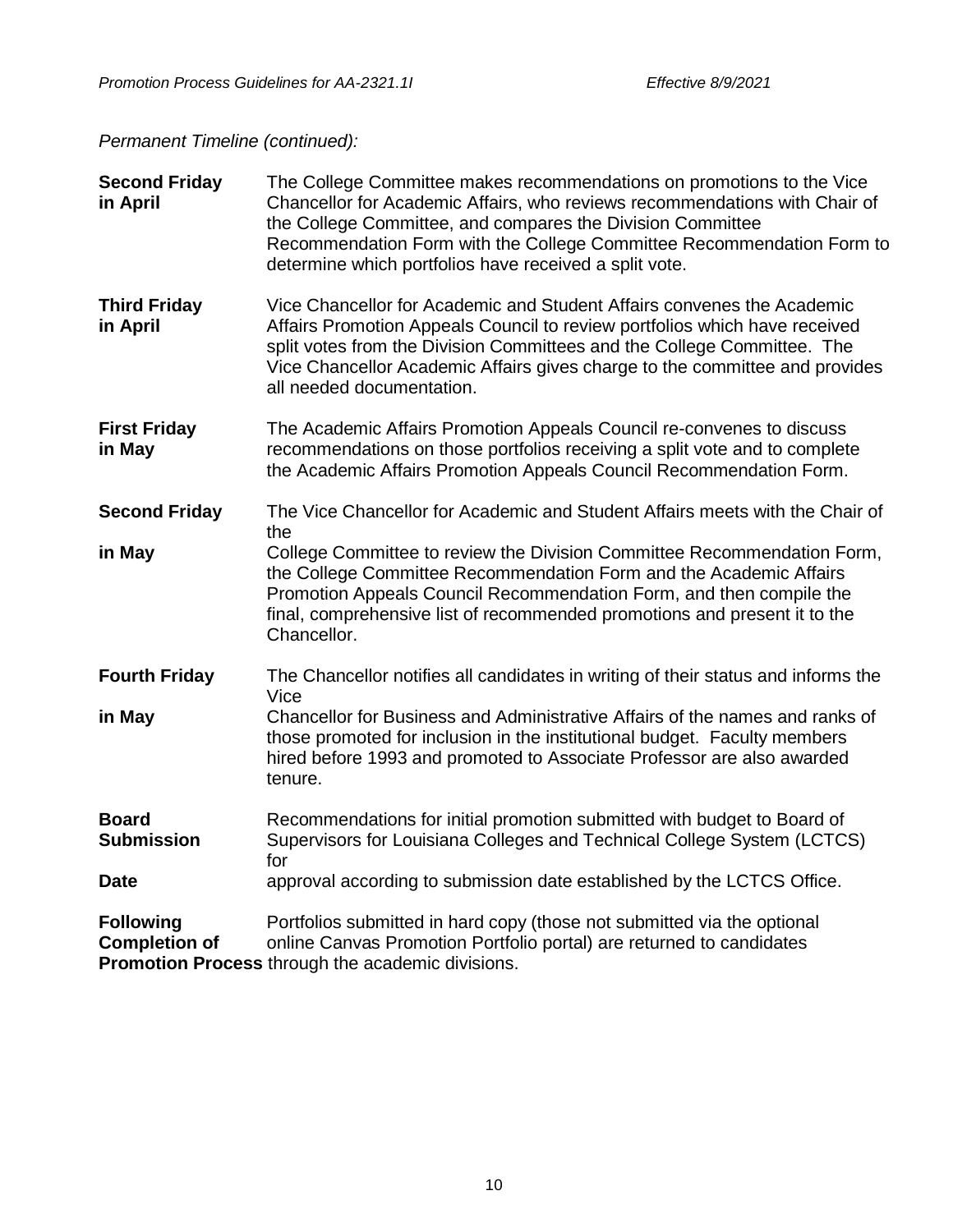## 4. **[Promotion Forms](http://docushare3.dcc.edu/docushare/dsweb/View/Collection-921)**

| Attachment A - | <b>Application for Promotion:</b><br>Verification of Eligibility Form (Form 2321/001A)<br>Verification of Documentation Form (Form 2321/001B)<br>Promotion Portfolio Routing Sheet (Form 2321/001C) |
|----------------|-----------------------------------------------------------------------------------------------------------------------------------------------------------------------------------------------------|
| Attachment B - | <b>Division Committee Individual Recommendation Form</b><br>(Form 2321/002)                                                                                                                         |
| Attachment C - | <b>Division Committee Recommendation Form</b><br>(Form 2321/003)                                                                                                                                    |
| Attachment D - | <b>College Committee Individual Recommendation Form</b><br>(Form 2321/004)                                                                                                                          |
| Attachment E - | <b>College Committee Recommendation Form</b><br>(Form 2321/005)                                                                                                                                     |
| Attachment F - | <b>Academic Affairs Promotion Appeals Council Individual</b><br><b>Recommendation Form (Form 2321/006)</b>                                                                                          |
| Attachment G - | <b>Academic Affairs Promotion Appeals Council Recommendation</b><br>Form (Form 2321/007)                                                                                                            |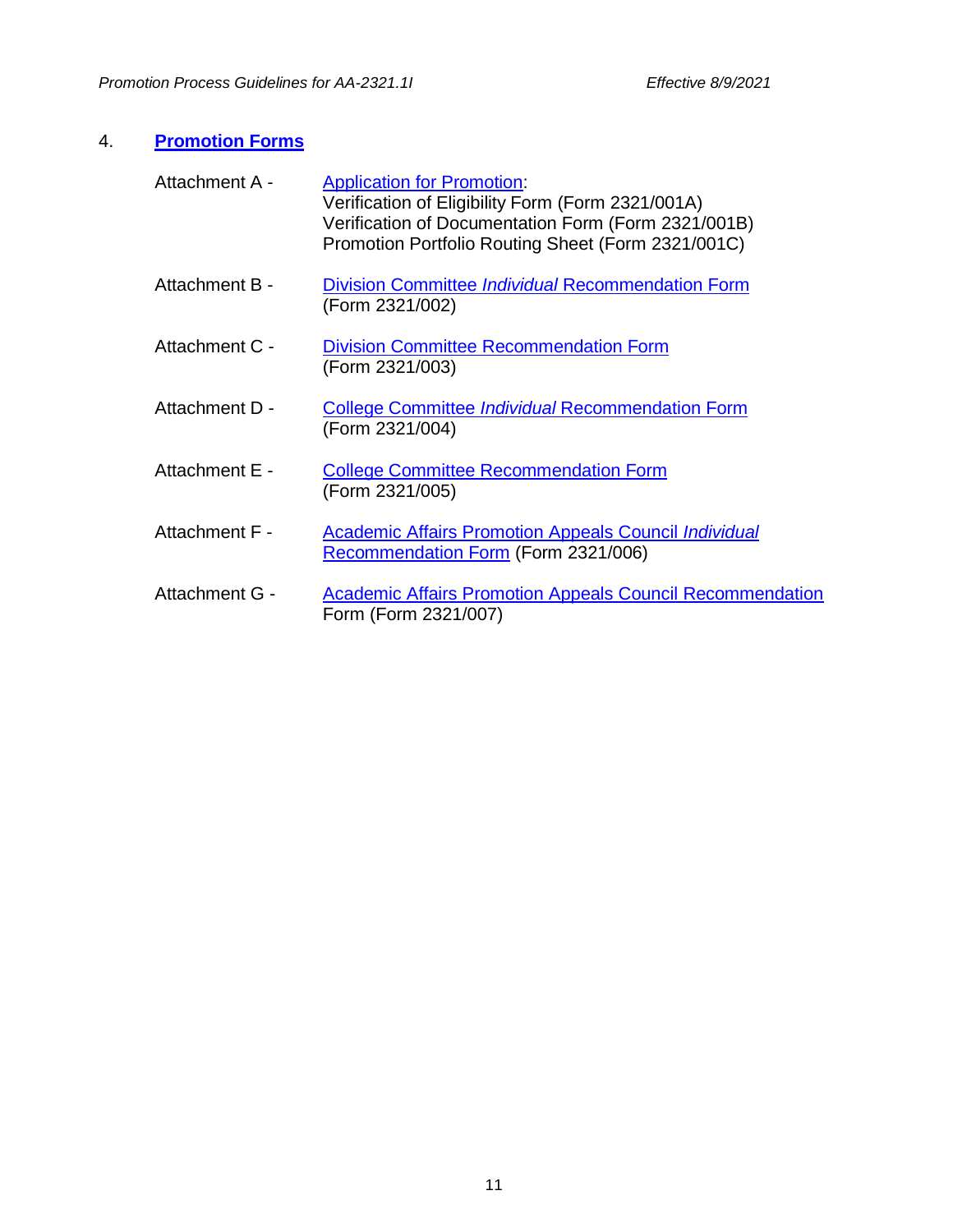Attachment A



**\_\_\_\_\_\_\_\_\_\_\_\_\_\_\_\_\_\_\_\_\_\_\_\_\_\_\_\_\_\_\_\_\_**

## **[APPLICATION FOR PROMOTION](file:///C:/Users/klaich/AppData/Local/Microsoft/Windows/INetCache/AppData/Local/Microsoft/Windows/INetCache/AppData/Local/Microsoft/Windows/INetCache/Content.Outlook/AppData/Local/Microsoft/AppData/Local/Microsoft/AppData/Local/Microsoft/AppData/Local/Microsoft/AppData/Local/Microsoft/Windows/Karen)**

Form 2321/001A Verification of Eligibility Form Form 2321/001B Verification of Documentation Form Form 2321/001C Promotion Portfolio Routing Sheet

**\_\_\_\_\_\_\_\_\_\_\_\_\_\_\_\_\_\_\_\_\_\_\_\_\_\_\_\_\_\_\_\_**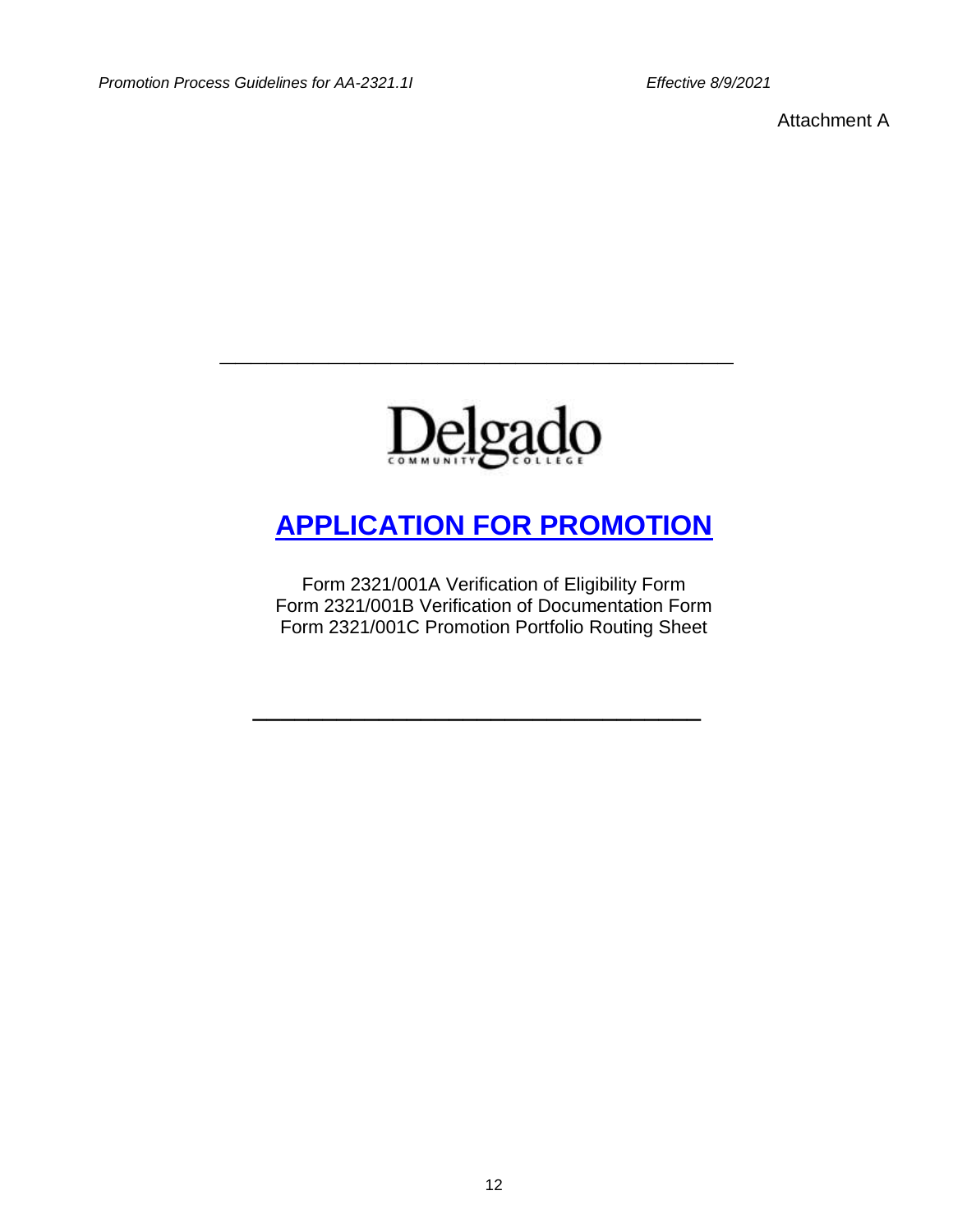*Promotion Process Guidelines for AA-2321.1I Effective 8/9/2021*



## **VERIFICATION OF ELIGIBILITY FOR PROMOTION (Part A of Application)\***

| <b>Present Rank</b>        | <b>Minimum Time-In-Rank Eligibility Requirement</b>                                                                                                                                                                                                                          |
|----------------------------|------------------------------------------------------------------------------------------------------------------------------------------------------------------------------------------------------------------------------------------------------------------------------|
|                            |                                                                                                                                                                                                                                                                              |
|                            | (attach documentation)                                                                                                                                                                                                                                                       |
|                            | <b>Professional Preparation Eligibility*</b>                                                                                                                                                                                                                                 |
| <b>Teaching</b>            |                                                                                                                                                                                                                                                                              |
|                            | Minimum Credentials Held (yes/no)<br>(attach transcripts)                                                                                                                                                                                                                    |
|                            | Academic Areas only: Number of Graduate Credits in Discipline                                                                                                                                                                                                                |
|                            | <b>Eligibility Based on Supervisor Evaluations*</b>                                                                                                                                                                                                                          |
| academic years*            | Supervisor Evaluations indicate a rating of "4" or "5" for the last three consecutive                                                                                                                                                                                        |
|                            |                                                                                                                                                                                                                                                                              |
|                            | (attach summary sheets)                                                                                                                                                                                                                                                      |
|                            | The applicant meets the minimum Time-in-Rank requirements, Professional Preparation Eligibility<br>requirements, and Eligibility Requirements based on Annual Supervisor Evaluations.                                                                                        |
|                            |                                                                                                                                                                                                                                                                              |
|                            |                                                                                                                                                                                                                                                                              |
| Signature of Division Dean | Date                                                                                                                                                                                                                                                                         |
|                            | * After Division Dean has verified eligibility, this form and all attached documentation will be<br>returned to the applicant. Only the Supervisor Evaluation Summary Sheets are to be included<br>in the applicant's portfolio. College transcripts are NOT to be included. |
|                            | Form 2321/001A (8/21)                                                                                                                                                                                                                                                        |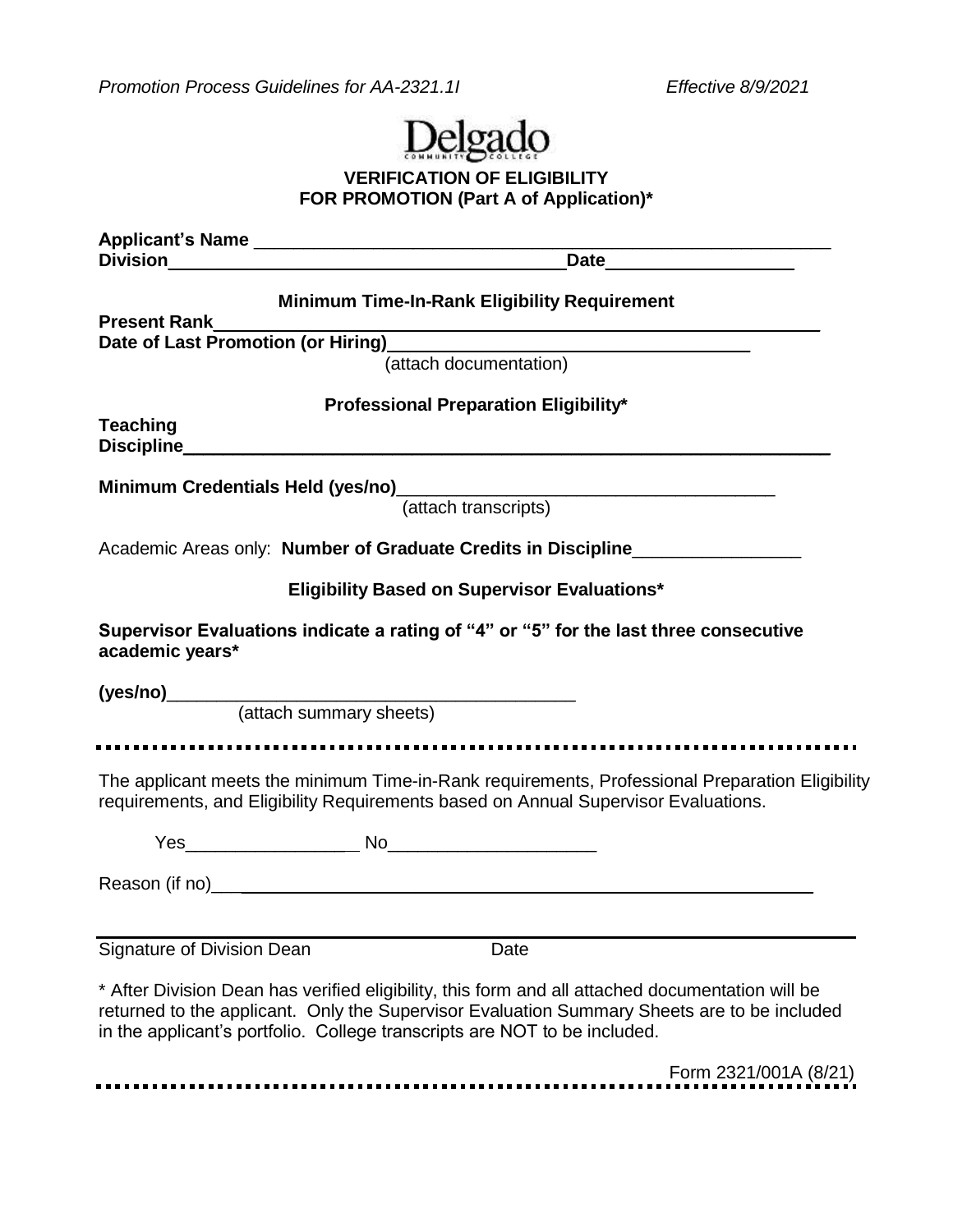# Delgado

**VERIFICATION OF DOCUMENTATION for Promotion Criteria (Part B of Application)**

#### **Documented Performance Ability**

If supervisor's evaluations cannot be submitted for the last three consecutive academic years, explain the circumstances for each missing evaluation.

**Supervisor Evaluations** 

Missing Year Explanation

Missing Year Explanation

| Signature of Applicant     | Date |
|----------------------------|------|
| Signature of Division Dean | Date |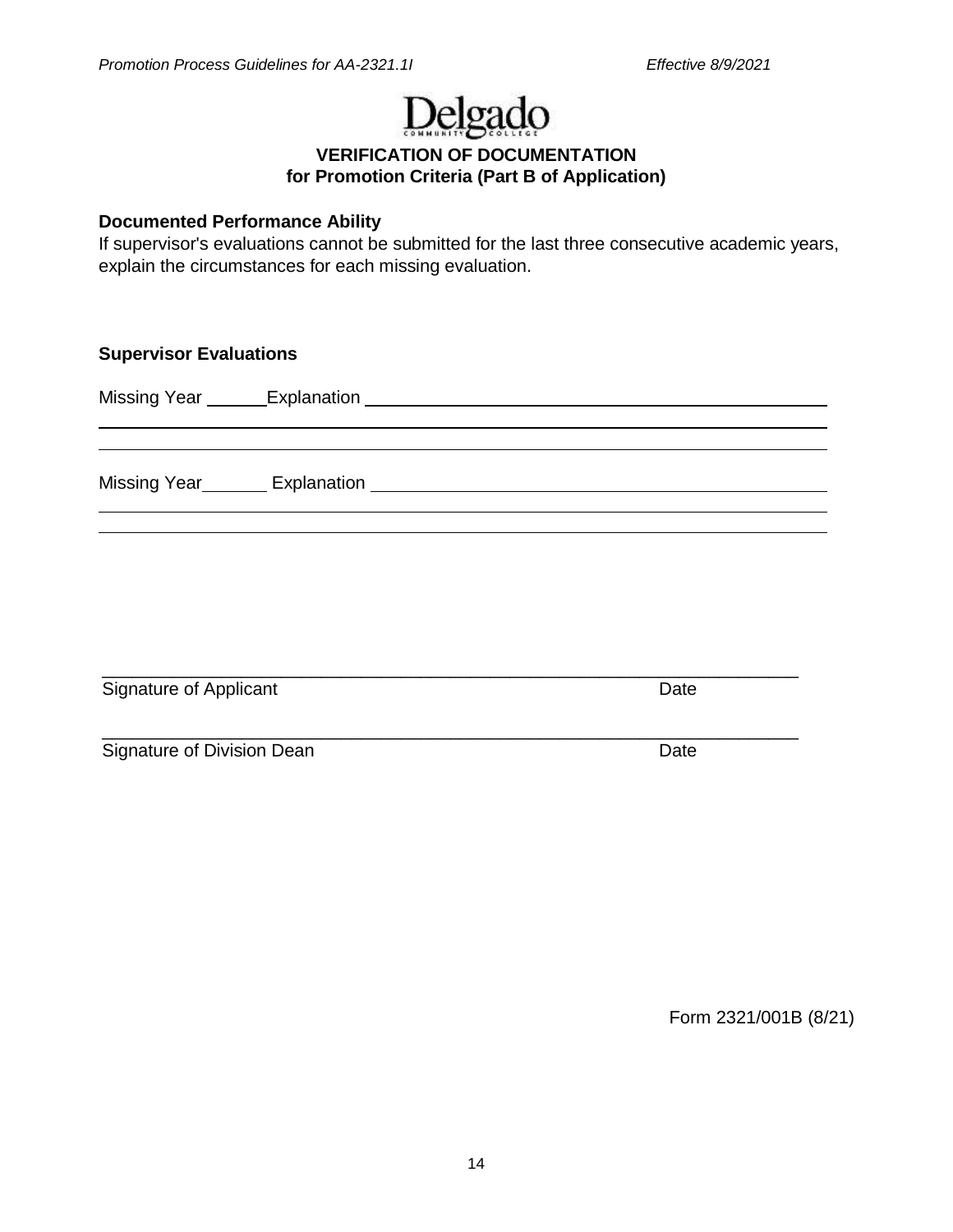Delgado

## **Promotion Portfolio Routing Sheet (Part C of Application)**

## **Required Format of the Promotion Portfolio**

| <b>Yes</b><br>п | <b>No</b><br>П. | Title Page - indicating name of applicant and rank applied for                                                                                                                                                                                                                                                                                                                                                                                                                                                                                                                                                                                                                                                                                                                                                    |
|-----------------|-----------------|-------------------------------------------------------------------------------------------------------------------------------------------------------------------------------------------------------------------------------------------------------------------------------------------------------------------------------------------------------------------------------------------------------------------------------------------------------------------------------------------------------------------------------------------------------------------------------------------------------------------------------------------------------------------------------------------------------------------------------------------------------------------------------------------------------------------|
| $\Box$          | $\Box$          | <b>Table of Contents</b>                                                                                                                                                                                                                                                                                                                                                                                                                                                                                                                                                                                                                                                                                                                                                                                          |
| $\Box$          | $\Box$          | Verification of Eligibility Form, Form 2321/001A                                                                                                                                                                                                                                                                                                                                                                                                                                                                                                                                                                                                                                                                                                                                                                  |
| $\Box$          | $\Box$          | Verification of Documentation Form, Form 2321/001B                                                                                                                                                                                                                                                                                                                                                                                                                                                                                                                                                                                                                                                                                                                                                                |
| $\Box$          | $\Box$          | Supervisor Evaluation Summary Sheets for the last three consecutive academic<br>years, not including the current academic year and any year prior to the academic<br>year in which the applicant previously applied for the last approved promotion must<br>be included. Documentation from the academic year in which the applicant<br>previously applied for the last approved promotion may be included.                                                                                                                                                                                                                                                                                                                                                                                                       |
| $\Box$          | $\Box$          | Preliminary Evaluation Agreements for the last three consecutive academic years,<br>and, if relevant, for each additional applicable academic year for which<br>documentation is provided must be included.                                                                                                                                                                                                                                                                                                                                                                                                                                                                                                                                                                                                       |
| $\Box$          | $\Box$          | Documentation of achievements and contributions related to the Preliminary<br>Evaluation Agreement goals in the areas of (1) teaching and related<br>activities/academic support, (2) service to students, departments, division and the<br>College, and (3) professional service and/or development for a minimum of three of<br>the five preceding applicable academic years for each area. Documentation for other<br>accomplishments and contributions may also be included. Documents from the<br>current academic year must not be included, nor any documentation prior to the<br>academic year in which the applicant previously applied for an approved promotion.<br>Documentation from the academic year in which the applicant previously applied for<br>the last approved promotion may be included. |
| $\Box$          | $\Box$          | Documentation of leadership and/or sharing of expertise from date of present<br>academic rank (for the rank of Professor) for a minimum of three of the five<br>preceding applicable academic years, not including the current academic year and<br>any year prior to the academic year in which the applicant previously applied for the<br>last approved promotion must be included. Documentation from the academic year<br>in which the applicant previously applied for the last approved promotion may be<br>included. (for the rank of Professor).                                                                                                                                                                                                                                                         |
|                 |                 | The Portfolio contains the required elements listed above.                                                                                                                                                                                                                                                                                                                                                                                                                                                                                                                                                                                                                                                                                                                                                        |

Signature of Applicant Date Signature of Division Dean/Coordinator **Date Date** Date Date

Form 2321/001C (8/21)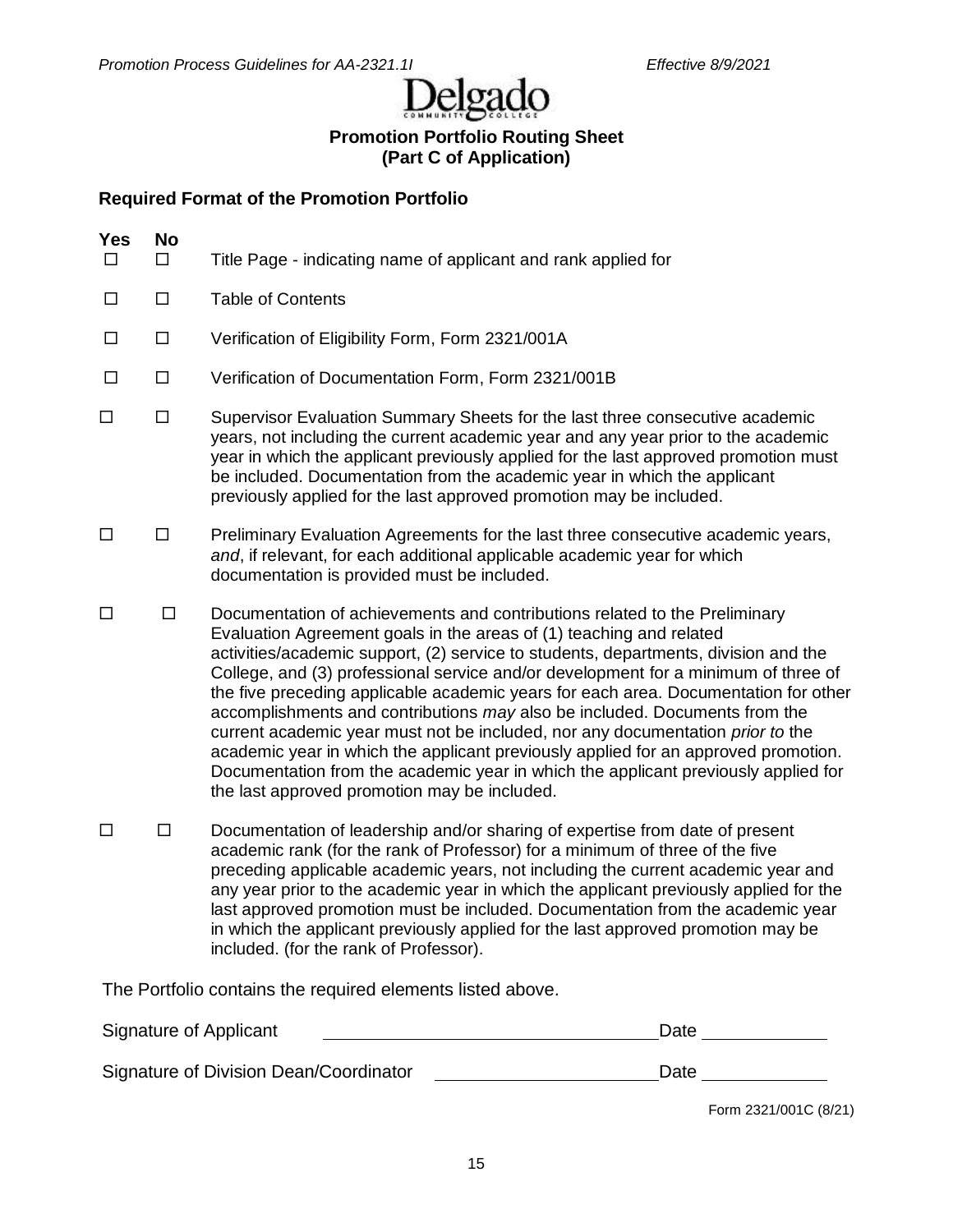Attachment B



#### **[DIVISION COMMITTEE INDIVIDUAL RECOMMENDATION FORM](http://docushare3.dcc.edu/docushare/dsweb/Get/Document-4134/2321-002+updated+10-08.doc)**

#### **To be used by Division Committee Members**

| Applicant's Name                   |  |
|------------------------------------|--|
| <b>Division</b>                    |  |
| Applying For                       |  |
| Date of Last Promotion (or Hiring) |  |
|                                    |  |

#### **I. Supervisor Evaluations**: (must be "4" or "5" for all three years) *Note: Evaluations from current academic year are not to be included.*

| Academic Year ( | Rating |
|-----------------|--------|
| Academic Year ( | Rating |
| Academic Year ( | Rating |

#### **II. Preliminary Evaluation Agreements** (check 'yes' or 'no' if included in packet)

| Academic Year ( |  | Yes | Nο  |
|-----------------|--|-----|-----|
| Academic Year ( |  | Yes | Nο  |
| Academic Year ( |  | Yes | No. |
| If Applicable:  |  |     |     |
| Academic Year ( |  | Yes | N٥  |
| Academic Year ( |  | Yes | N٥  |
|                 |  |     |     |

#### **III. Teaching and Related Activities/ Academic Support** (**All Applicants)**

*Minimum number of instances* **for at least three of the five preceding applicable academic years:**

**Assistant Professor - 4 instances; Associate Professor – 6 instances; Professor – 6 instances**

| <b>Academic Year (</b><br>$\sim$ $\sim$ $\sim$ $\sim$ | ) Instance: |  |
|-------------------------------------------------------|-------------|--|
| <b>Academic Year (</b><br>$\sim$                      | ) Instance: |  |
| <b>Academic Year (</b>                                | ) Instance: |  |
| <b>Academic Year (</b><br><b>Service</b>              | ) Instance: |  |
| <b>Academic Year (</b>                                | ) Instance: |  |
| <b>Academic Year (</b><br>$\sim$ 100 $\pm$            | ) Instance: |  |
|                                                       |             |  |

#### **Comments: \_\_\_\_\_\_\_\_\_\_\_\_\_\_\_\_\_\_\_\_\_\_\_\_\_\_\_\_\_\_\_\_\_\_\_\_\_\_\_\_\_\_\_\_\_\_\_\_\_\_\_\_\_\_\_\_\_\_\_\_\_\_\_\_\_\_\_\_\_\_\_\_\_\_**

Does the documentation indicate annual participation in activities that examine, improve, and/ or support instruction according to the criteria indicated for the desired rank and relate to the goals agreed upon each year on the *Preliminary Evaluation Agreement Forms?* Documentation for other accomplishments and contributions *may* also be included. *Note: Evaluations from current academic year are not to be included.*

**\_\_\_\_\_\_\_ Yes \_\_\_\_\_\_\_ No**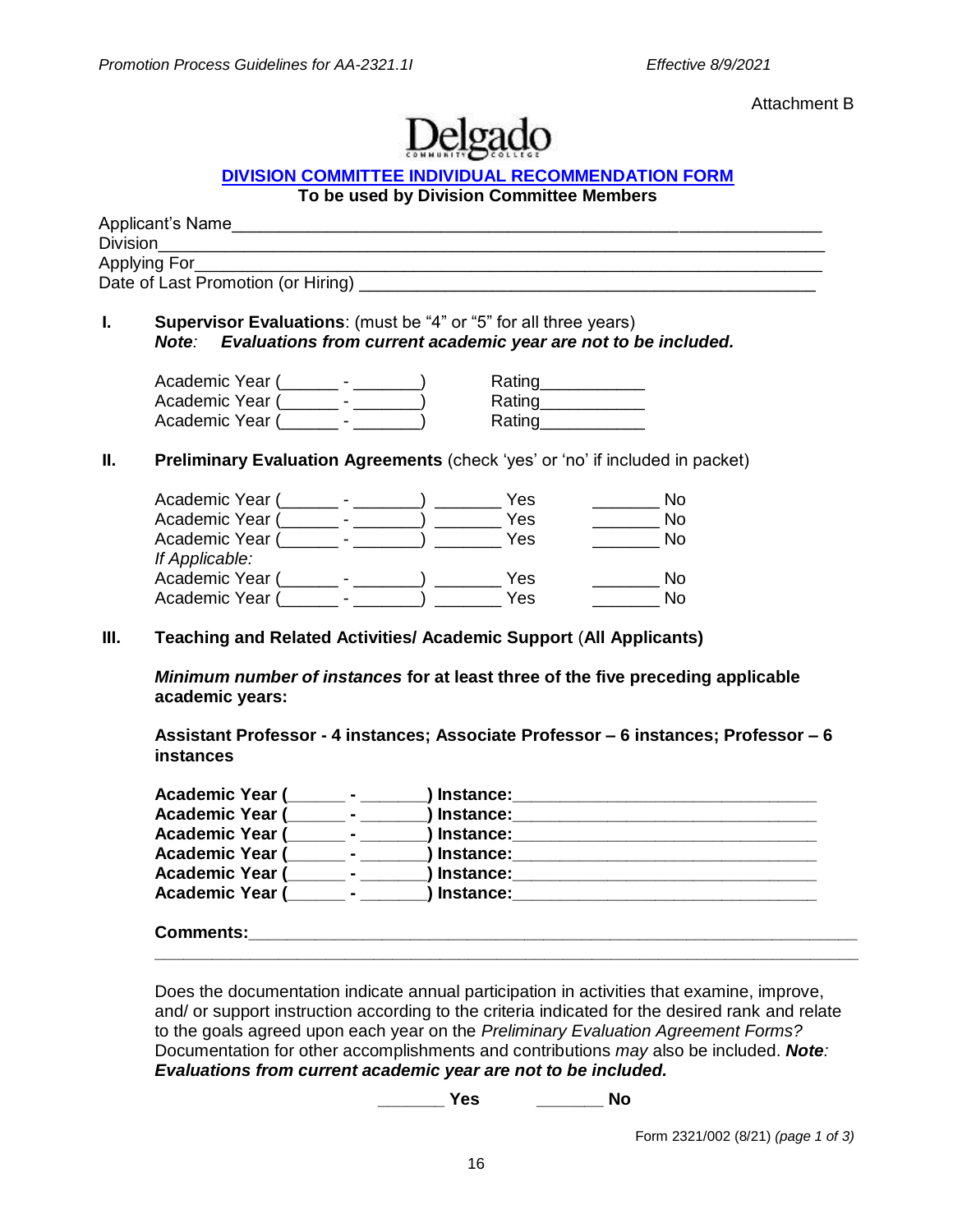Attachment B (continued)

## **IV. Service to Students, Department, Division, and College (All Applicants)**

*Minimum number of instances* **for at least three of the five preceding applicable academic years:**

**Assistant Professor - 4 instances; Associate Professor – 6 instances; Professor – 6 instances**

| Academic Year (        | <b>Contract Contract Contract</b> | / Instance: |
|------------------------|-----------------------------------|-------------|
| Academic Year (        | $\sim$ $\sim$ $\sim$              | ) Instance: |
| <b>Academic Year (</b> |                                   | ) Instance: |
| Academic Year (        | $\sim$                            | ) Instance: |
| Academic Year (        | $\sim$ 100 $\pm$                  | ) Instance: |
| <b>Academic Year (</b> | $\sim$                            | ) Instance: |
|                        |                                   |             |

**Comments:\_\_\_\_\_\_\_\_\_\_\_\_\_\_\_\_\_\_\_\_\_\_\_\_\_\_\_\_\_\_\_\_\_\_\_\_\_\_\_\_\_\_\_\_\_\_\_\_\_\_\_\_\_\_\_\_\_\_\_\_\_\_\_\_ \_\_\_\_\_\_\_\_\_\_\_\_\_\_\_\_\_\_\_\_\_\_\_\_\_\_\_\_\_\_\_\_\_\_\_\_\_\_\_\_\_\_\_\_\_\_\_\_\_\_\_\_\_\_\_\_\_\_\_\_\_\_\_\_\_\_\_\_\_\_\_\_\_\_**

Does the documentation indicate annual participation in activities of service to students, department, division, and College according to the criteria specified for the desired rank *and* relate to the goals agreed upon each year on the *Preliminary Evaluation Agreement Forms?* Documentation for other accomplishments and contributions *may* also be included. *Note: Evaluations from current academic year are not to be included.* 

**\_\_\_\_\_\_\_ Yes \_\_\_\_\_\_\_ No**

#### **V. Professional Service and Development (All Applicants)**

*Minimum number of instances* **for at least three of the five preceding applicable academic years:**

**Assistant Professor - 2 instances; Associate Professor – 6 instances; Professor—6 instances**

| <b>Academic Year (</b> | $\blacksquare$ | ) Instance: |
|------------------------|----------------|-------------|
| <b>Academic Year (</b> |                | ) Instance: |
| <b>Academic Year (</b> |                | ) Instance: |
| <b>Academic Year (</b> |                | ) Instance: |
| <b>Academic Year (</b> |                | ) Instance: |
| <b>Academic Year (</b> |                | ) Instance: |
|                        |                |             |

#### **Comments: \_\_\_\_\_\_\_\_\_\_\_\_\_\_\_\_\_\_\_\_\_\_\_\_\_\_\_\_\_\_\_\_\_\_\_\_\_\_\_\_\_\_\_\_\_\_\_\_\_\_\_\_\_\_\_\_\_\_\_\_\_\_\_\_\_\_\_\_\_\_\_\_\_\_**

Does the documentation indicate annual participation in professional service and/or development activities according to the criteria specified for the desired rank *and* relate to the goals agreed upon each year on the *Preliminary Evaluation Agreement Forms*? Documentation for other accomplishments and contributions *may* also be included. *Note: Evaluations from current academic year are not to be included.* 

**\_\_\_\_\_\_\_ Yes \_\_\_\_\_\_\_ No**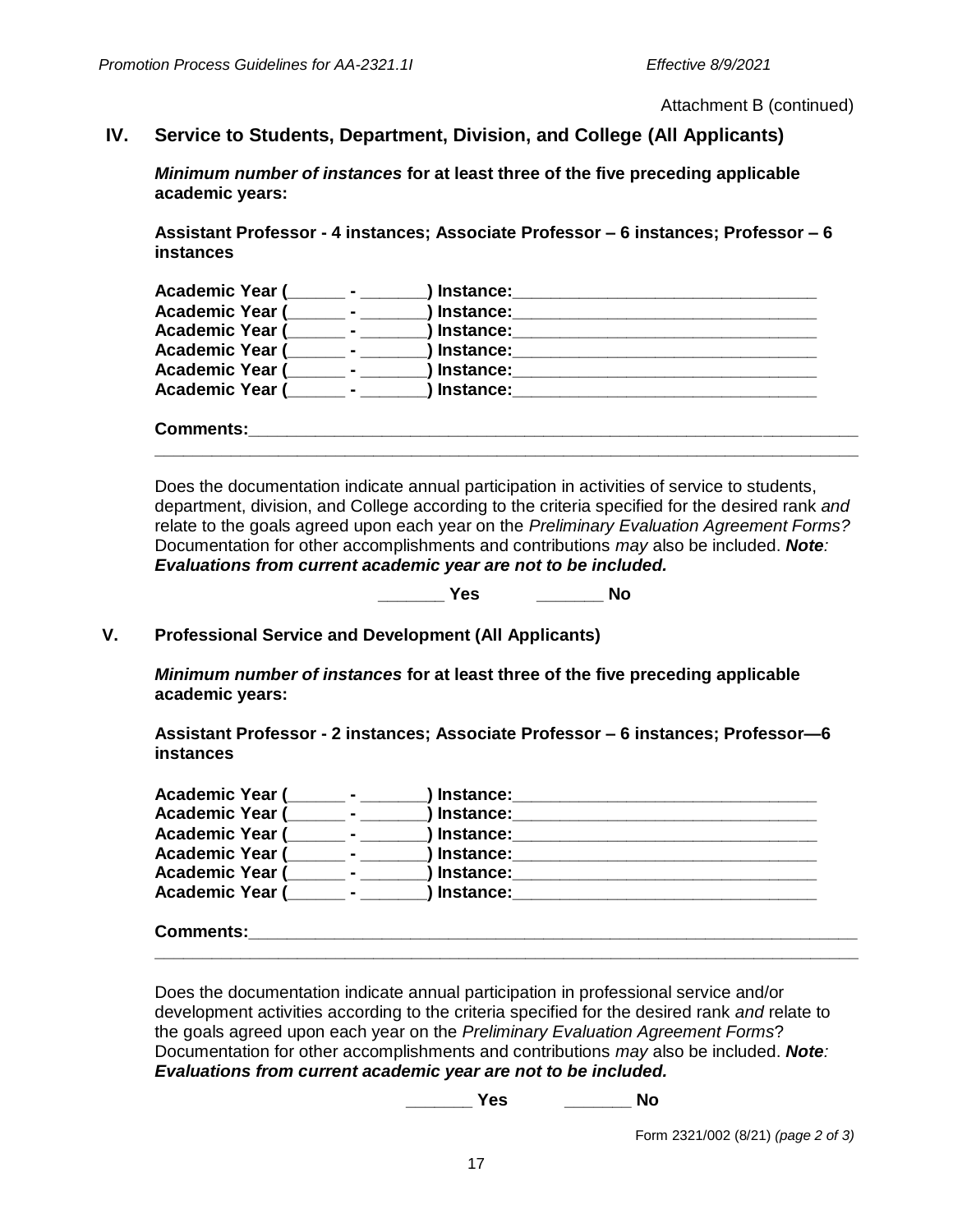Attachment B (continued)

#### **VI. Leadership and/or Sharing of Experience (for Rank of Professor only)**

*Minimum of 3 instances* **for at least three of the five preceding applicable academic years:**

| <b>Academic Year (</b> | Instance:   |  |
|------------------------|-------------|--|
| Academic Year (        | ) Instance: |  |
| <b>Academic Year (</b> | ) Instance: |  |
| <b>Academic Year (</b> | Instance:   |  |
| <b>Academic Year (</b> | Instance:   |  |
| <b>Academic Year (</b> | Instance:   |  |
|                        |             |  |
| <b>Comments:</b>       |             |  |

Does the documentation indicate at least three examples of participation in leadership activities or in activities designed to share expertise with colleagues according to the criteria specified for this rank *and* relate to the goals agreed upon each year on the Preliminary Evaluation Agreement Forms? Documentation for other accomplishments and contributions *may* also be included. *Note: Evaluations from current academic year are not to be included.*

**\_\_\_\_\_\_\_\_\_\_\_\_\_\_\_\_\_\_\_\_\_\_\_\_\_\_\_\_\_\_\_\_\_\_\_\_\_\_\_\_\_\_\_\_\_\_\_\_\_\_\_\_\_\_\_\_\_\_\_\_\_\_\_\_\_\_\_\_\_\_\_\_\_\_**

**\_\_\_\_\_\_\_ Yes \_\_\_\_\_\_\_ No**

.............................. ................

If the portfolio satisfactorily **meets all of the above criteria**, the applicant is eligible for promotion to the desired rank. Please indicate whether you agree that the requirements for promotion to the next rank have been met according to the documentation in this portfolio.

Signature of Committee Member **Date** Date **Date** 

If the criteria for any one of the above categories **have NOT been satisfactorily met**, or if the documentation for that category is insufficient, the applicant is NOT eligible for promotion at this time. If such is the case, please indicate reason or reasons for denying promotion:

| Signature of Committee Member | Date |
|-------------------------------|------|
|                               |      |

Form 2321/002 (8/21) *(page 3 of 3)*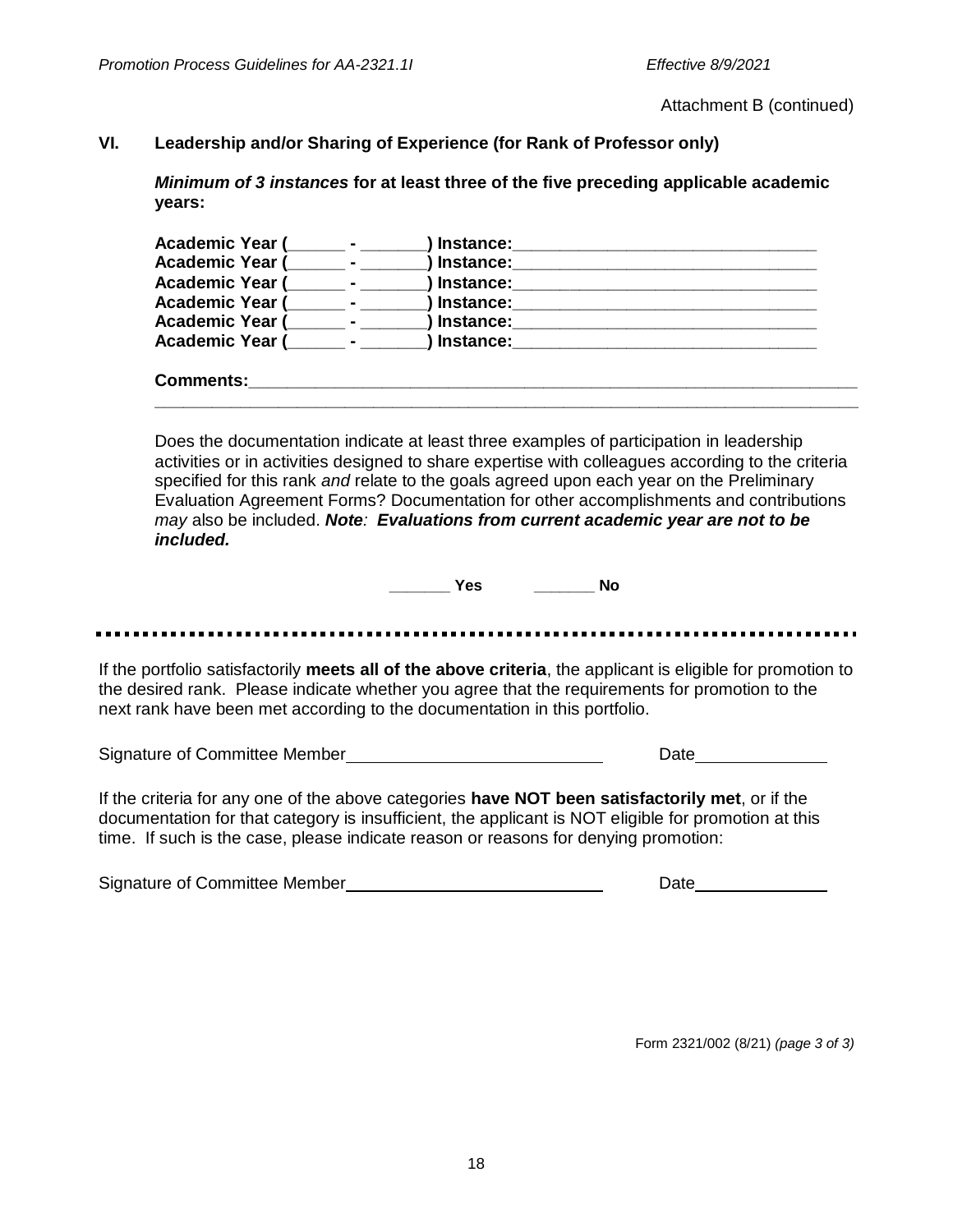Attachment C



## **DIVISION [COMMITTEE RECOMMENDATION FORM](http://docushare3.dcc.edu/docushare/dsweb/Get/Document-3809/2321-003+updated+12-07.doc)**

## **Portfolio Listing for Rank of**

**From**

**\_\_\_\_\_\_\_\_\_\_\_\_\_\_\_\_\_\_\_\_\_\_\_\_\_\_\_\_\_\_\_\_\_\_\_\_\_\_\_**

**\_\_\_\_\_\_\_\_\_\_\_\_\_\_\_\_\_\_\_\_\_\_\_\_\_\_\_\_\_\_\_\_\_\_\_\_\_\_\_ Division**

**For each Promotion Portfolio, list applicant's name and indicate whether the Portfolio met the criteria specified for the above rank:**

| <b>Applicant's Name</b>               | <b>Met Criteria</b> | <b>Did Not Meet Criteria</b> |
|---------------------------------------|---------------------|------------------------------|
|                                       |                     |                              |
|                                       |                     |                              |
|                                       |                     |                              |
|                                       |                     |                              |
|                                       |                     |                              |
|                                       |                     |                              |
|                                       |                     |                              |
|                                       |                     |                              |
| Completed by:                         |                     |                              |
| Signature of Division Committee Chair | Date                |                              |

Form 2321/005 (8/21)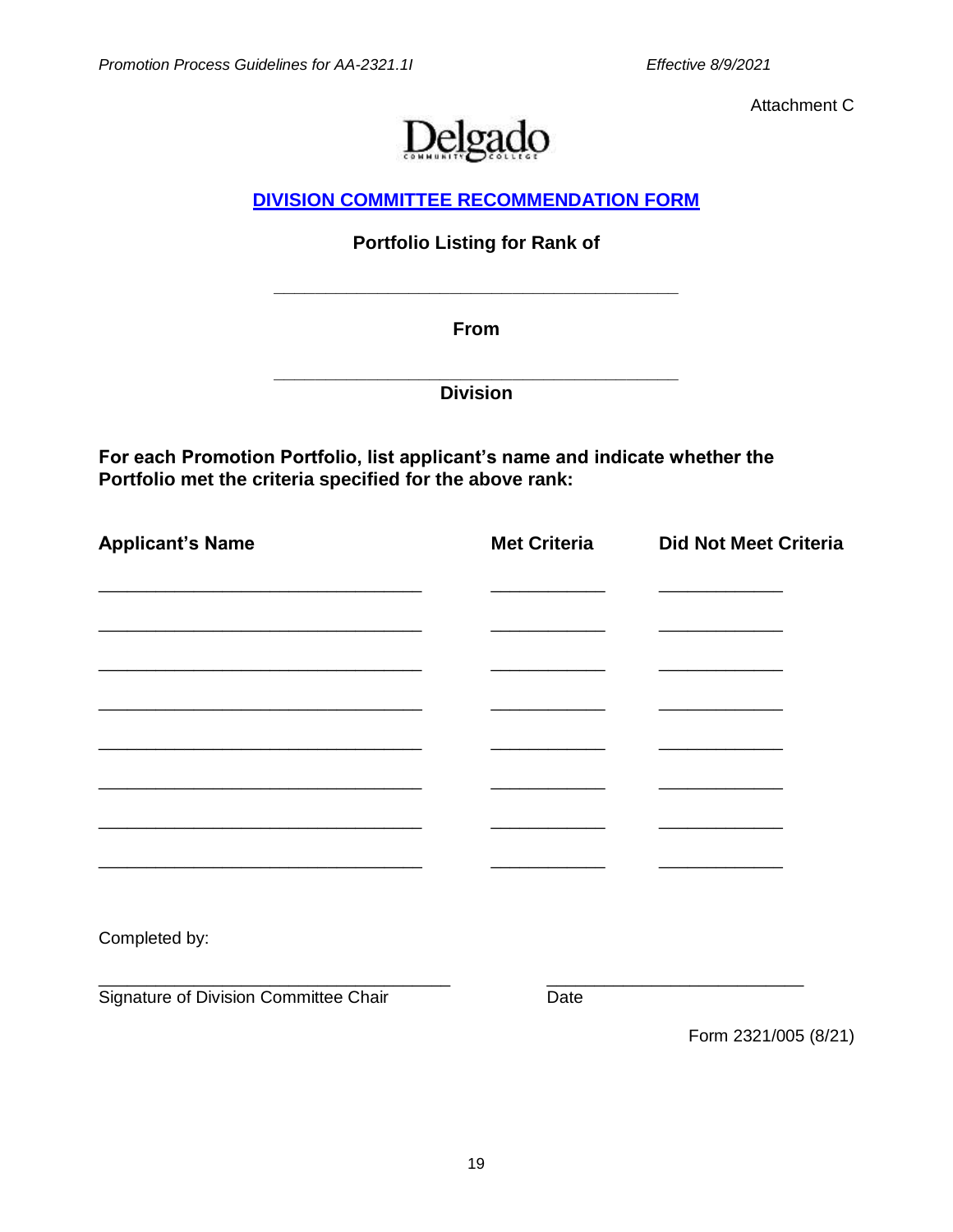Attachment D



#### **[COLLEGE COMMITTEE INDIVIDUAL RECOMMENDATION FORM](http://docushare3.dcc.edu/docushare/dsweb/Get/Document-4136/2321-004+updated+8-10.doc)**

**To be used by College Committee Members**

| Applicant's Name                   |  |
|------------------------------------|--|
| <b>Division</b>                    |  |
| Applying For                       |  |
| Date of Last Promotion (or Hiring) |  |

#### **I. Supervisor Evaluations**: (must be "4" or "5" for all three years) *Note: Evaluations from current academic year are not to be included.*

| Academic Year ( | Rating |
|-----------------|--------|
| Academic Year ( | Rating |
| Academic Year ( | Rating |

| <b>Rating</b> |  |
|---------------|--|
| Rating        |  |
| <b>Rating</b> |  |
|               |  |

#### **II. Preliminary Evaluation Agreements** (check 'yes' or 'no' if included in packet)

| Yes | No. |
|-----|-----|
| Yes | No. |
| Yes | No. |
|     |     |
| Yes | N٥  |
| Yes | No. |
|     |     |

#### **III. Teaching and Related Activities/ Academic Support** (**All Applicants)**

| <b>Academic Year (</b> | $\sim$ | Instance:   |  |
|------------------------|--------|-------------|--|
| <b>Academic Year (</b> |        | ) Instance: |  |
| <b>Academic Year (</b> |        | Instance:   |  |
| <b>Academic Year (</b> |        | ) Instance: |  |
| Academic Year (        |        | Instance:   |  |
| <b>Academic Year (</b> |        | ∣Instance:  |  |
|                        |        |             |  |

#### **Comments:**

Does the documentation indicate annual participation in activities that examine, improve, and/ or support instruction according to the criteria indicated for the desired rank *and* relate to the goals agreed upon each year on the *Preliminary Evaluation Agreement Forms?* Documentation for other accomplishments and contributions *may* also be included. *Note: Evaluations from current academic year are not to be included.*

**\_\_\_\_\_\_\_\_\_\_\_\_\_\_\_\_\_\_\_\_\_\_\_\_\_\_\_\_\_\_\_\_\_\_\_\_\_\_\_\_\_\_\_\_\_\_\_\_\_\_\_\_\_\_\_\_\_\_\_\_\_\_\_\_\_\_\_\_\_\_\_\_\_\_**

**\_\_\_\_\_\_\_ Yes \_\_\_\_\_\_\_ No**

Form 2321/004 (8/21) *(page 1 of 3)*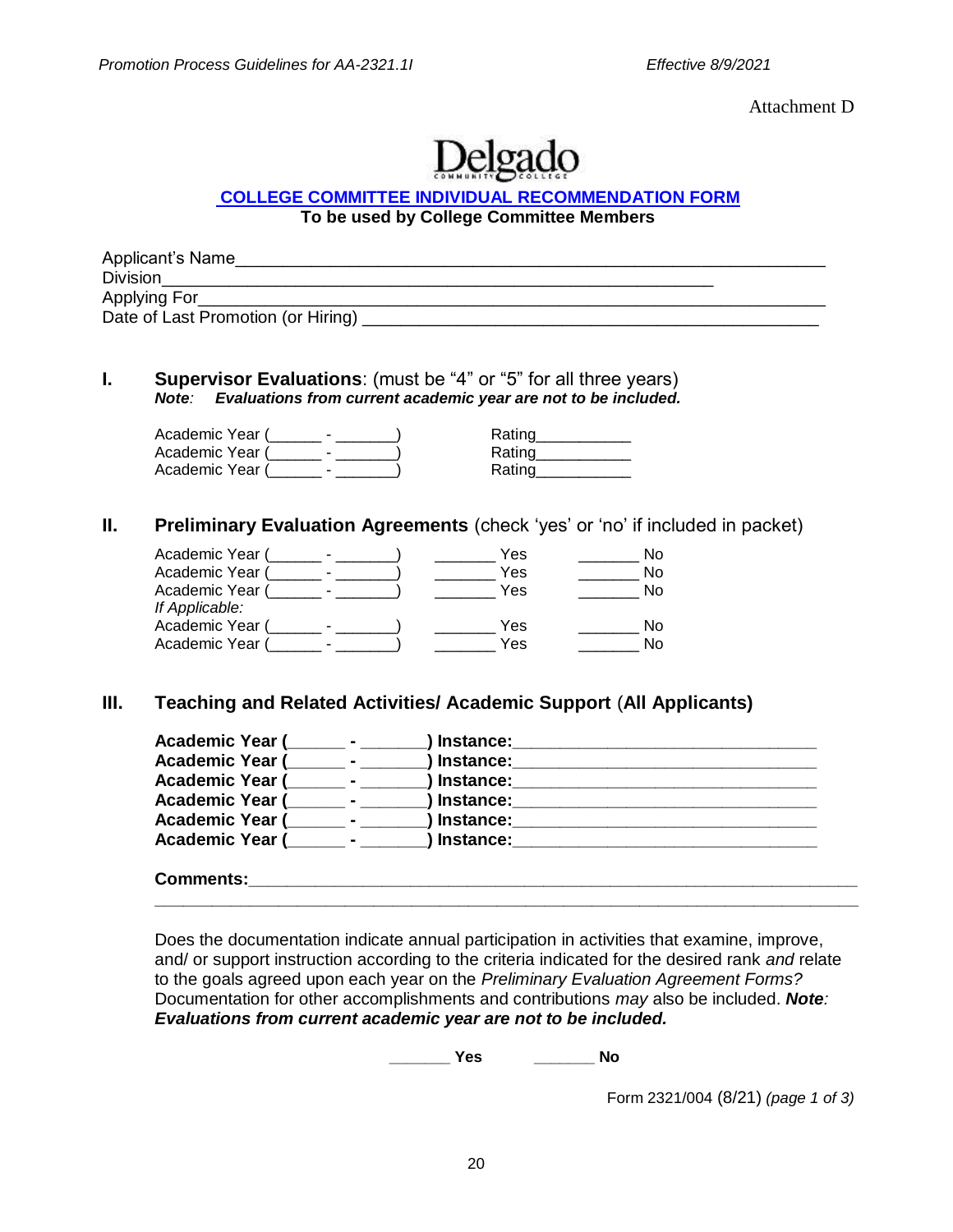Attachment D (continued)

## **IV. Service to Students, Department, Division, and College (All Applicants)**

*Minimum number of instances* **for at least three of the five preceding applicable academic years,** *which includes at least 1 instance at the college-wide level:*

**Assistant Professor - 4 instances; Associate Professor – 6 instances; Professor – 6 instances**

| Academic Year (        | Instance:   |  |
|------------------------|-------------|--|
| Academic Year (        | ) Instance: |  |
| <b>Academic Year (</b> | ) Instance: |  |
| Academic Year (        | Instance:   |  |
| Academic Year (        | Instance:   |  |
| <b>Academic Year (</b> | Instance:   |  |
|                        |             |  |
| <b>Comments:</b>       |             |  |

Does the documentation indicate annual participation in activities of service to students, department, division, and College according to the criteria specified for the desired rank *and* relate to the goals agreed upon each year on the *Preliminary Evaluation Agreement Forms?* Documentation for other accomplishments and contributions *may* also be included. *Note: Evaluations from current academic year are not to be included.*

**\_\_\_\_\_\_\_\_\_\_\_\_\_\_\_\_\_\_\_\_\_\_\_\_\_\_\_\_\_\_\_\_\_\_\_\_\_\_\_\_\_\_\_\_\_\_\_\_\_\_\_\_\_\_\_\_\_\_\_\_\_\_\_\_\_\_\_\_\_\_\_\_\_\_**

**\_\_\_\_\_\_\_ Yes \_\_\_\_\_\_\_ No**

**V. Professional Service and Development (All Applicants)**

*Minimum number of instances* **for at least three of the five preceding applicable academic years:**

**Assistant Professor - 2 instances; Associate Professor – 6 instances; Professor—6 instances**

| <b>Academic Year (</b> |                          | <b>Contract Contract Contract</b> | , Instance:      |
|------------------------|--------------------------|-----------------------------------|------------------|
| <b>Academic Year (</b> |                          |                                   | Instance:        |
| Academic Year (        | <b>Contract Contract</b> |                                   | ) Instance:      |
| <b>Academic Year (</b> |                          | $\sim$                            | ) Instance:      |
| <b>Academic Year (</b> |                          |                                   | Instance:        |
| <b>Academic Year (</b> | $\sim$ $\sim$            |                                   | <b>Instance:</b> |
|                        |                          |                                   |                  |

**Comments: \_\_\_\_\_\_\_\_\_\_\_\_\_\_\_\_\_\_\_\_\_\_\_\_\_\_\_\_\_\_\_\_\_\_\_\_\_\_\_\_\_\_\_\_\_\_\_\_\_\_\_\_\_\_\_\_\_\_\_\_\_\_\_\_\_\_\_\_\_\_\_\_\_\_**

Does the documentation indicate annual participation in professional service and/or development activities according to the criteria specified for the desired rank *and* relate to the goals agreed upon each year on the *Preliminary Evaluation Agreement Forms*? Documentation for other accomplishments and contributions *may* also be included. *Note: Evaluations from current academic year are not to be included.* 

**\_\_\_\_\_\_\_ Yes \_\_\_\_\_\_\_ No**

Form 2321/004 (8/21) *(page 2 of 3)*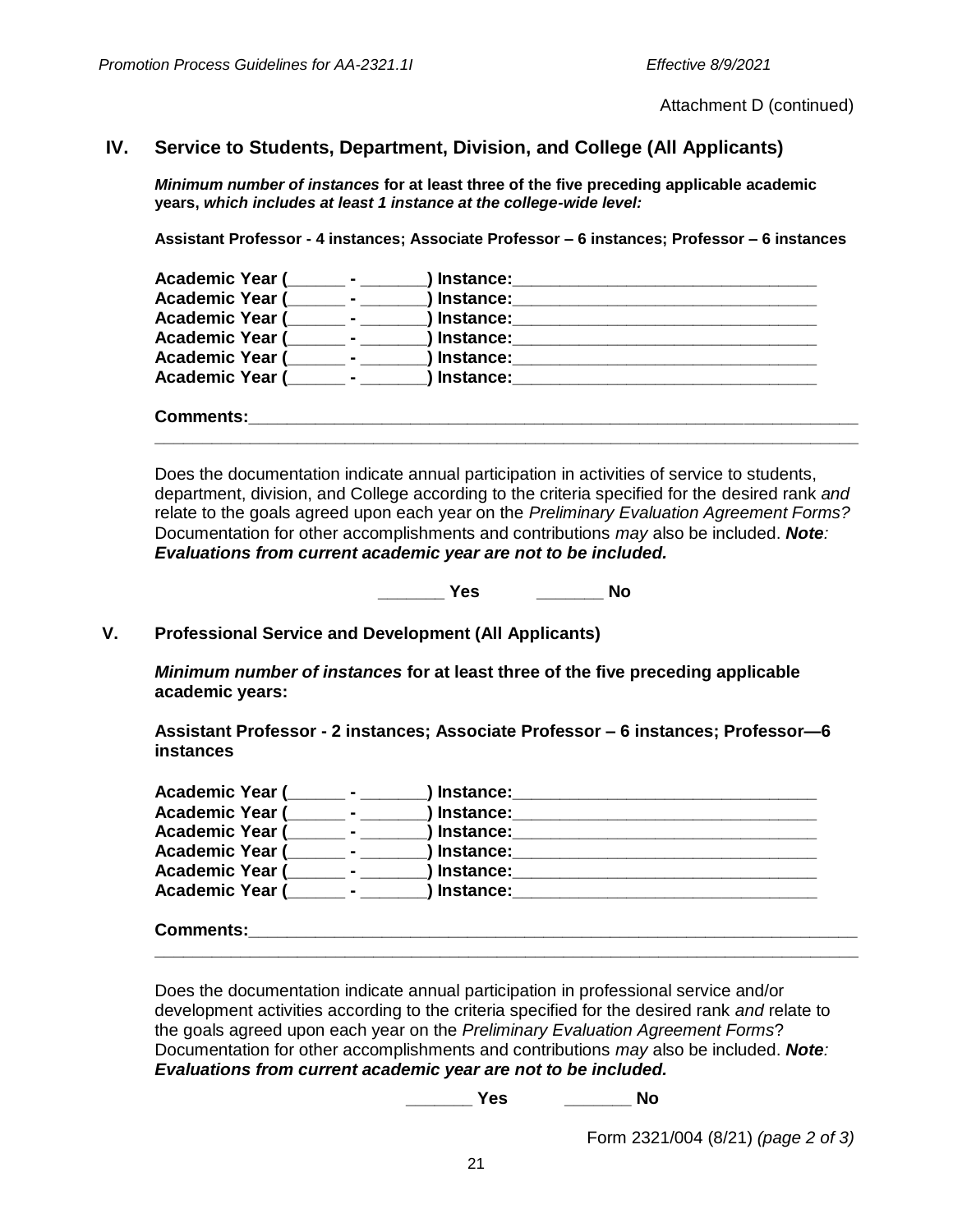Attachment D (continued)

#### **VI. Leadership and/or Sharing of Experience (for Rank of Professor only)**

*Minimum of 3 instances* **for at least three of the five preceding applicable academic years:**

| Academic Year (        | $\sim$         | / Instance: |  |
|------------------------|----------------|-------------|--|
| <b>Academic Year (</b> |                | Instance:   |  |
| <b>Academic Year (</b> |                | , Instance: |  |
| <b>Academic Year (</b> | $\blacksquare$ | Instance:   |  |
| <b>Academic Year (</b> |                | Instance:   |  |
| <b>Academic Year (</b> |                | Instance:   |  |
|                        |                |             |  |

**Comments: \_\_\_\_\_\_\_\_\_\_\_\_\_\_\_\_\_\_\_\_\_\_\_\_\_\_\_\_\_\_\_\_\_\_\_\_\_\_\_\_\_\_\_\_\_\_\_\_\_\_\_\_\_\_\_\_\_\_\_\_\_\_\_\_\_\_\_\_\_\_\_\_\_\_**

Does the documentation indicate at least three examples of participation in leadership activities or in activities designed to share expertise with colleagues according to the criteria specified for this rank *and* relate to the goals agreed upon each year on the Preliminary Evaluation Agreement Forms? Documentation for other accomplishments and contributions *may* also be included. *Note: Evaluations from current academic year are not to be included.*

 **\_\_\_\_\_\_\_ Yes \_\_\_\_\_\_\_ No**

If the portfolio satisfactorily **meets all of the above criteria**, the applicant is eligible for promotion to the desired rank. Please indicate whether you agree that the requirements for promotion to the next rank have been met according to the documentation in this portfolio.

Signature of Committee Member Date

If the criteria for any one of the above categories **have NOT been satisfactorily met**, or if the documentation for that category is insufficient, the applicant is NOT eligible for promotion at this time. If such is the case, please indicate reason or reasons for denying promotion:

| Signature of Committee Member | Date |
|-------------------------------|------|
|                               |      |

Form 2321/004 (8/21) *(page 3 of 3)*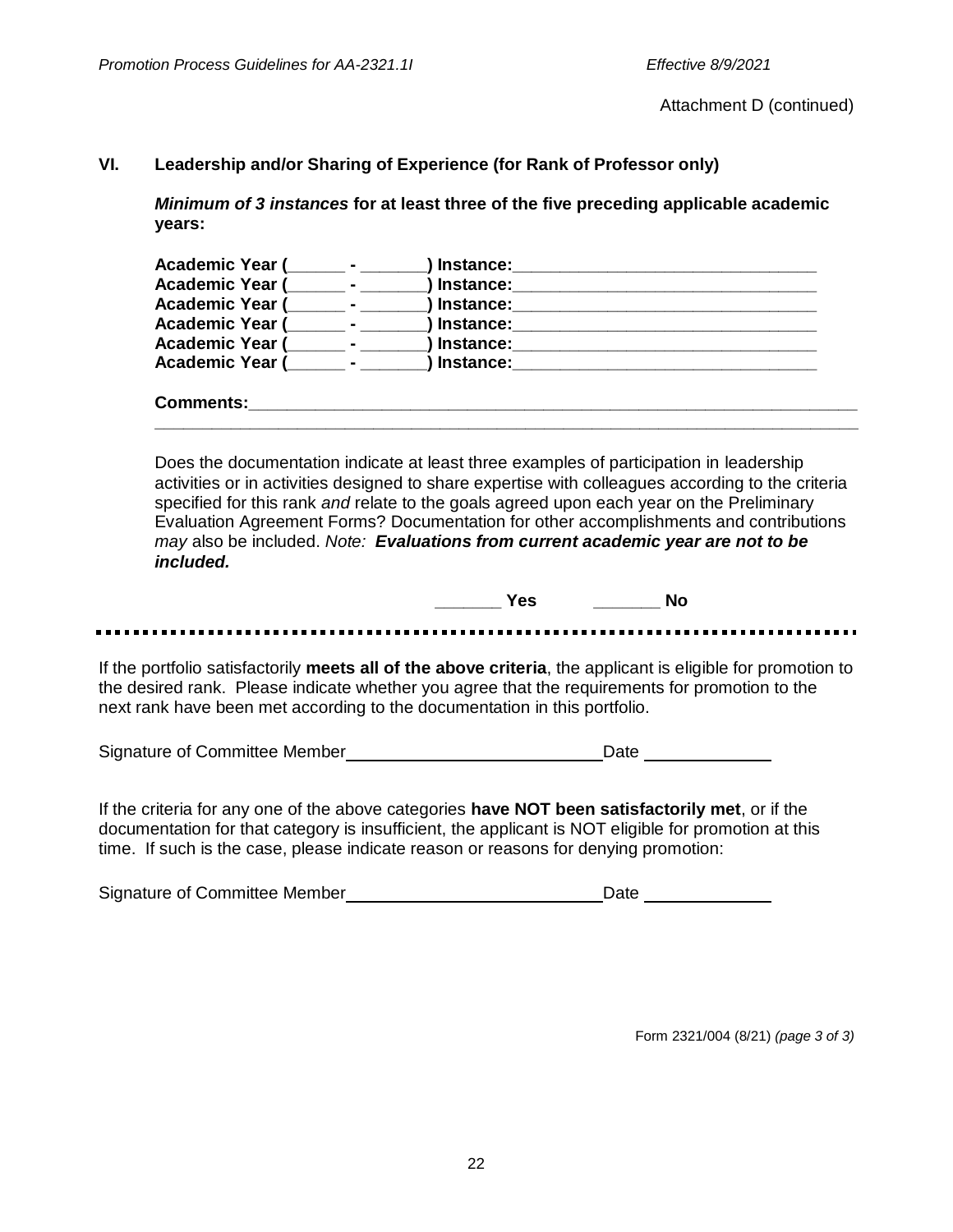Attachment E



## **[COLLEGE COMMITTEE RECOMMENDATION FORM](http://docushare3.dcc.edu/docushare/dsweb/Get/Document-3808/2321-004+updated+12-07.doc)**

## **Portfolio Listing for Rank of**

**\_\_\_\_\_\_\_\_\_\_\_\_\_\_\_\_\_\_\_\_\_\_\_\_\_\_\_\_\_\_\_\_\_\_**

**From**

## **The College Committee**

**For each Promotion Portfolio, list applicant's name and indicate whether the Portfolio met the criteria specified for the above rank:**

| <b>Applicant's Name</b>                                                                                               | <b>Met Criteria</b> | <b>Did Not Meet Criteria</b> |
|-----------------------------------------------------------------------------------------------------------------------|---------------------|------------------------------|
|                                                                                                                       |                     |                              |
|                                                                                                                       |                     |                              |
|                                                                                                                       |                     |                              |
|                                                                                                                       |                     |                              |
|                                                                                                                       |                     |                              |
|                                                                                                                       |                     |                              |
| <u> 1980 - Johann Stoff, deutscher Stoff, der Stoff, der Stoff, der Stoff, der Stoff, der Stoff, der Stoff, der S</u> |                     |                              |
|                                                                                                                       |                     |                              |
| Completed by:                                                                                                         |                     |                              |
| Signature of College Committee Chair                                                                                  | Date                |                              |
|                                                                                                                       |                     | Form 2321/005 (8/21)         |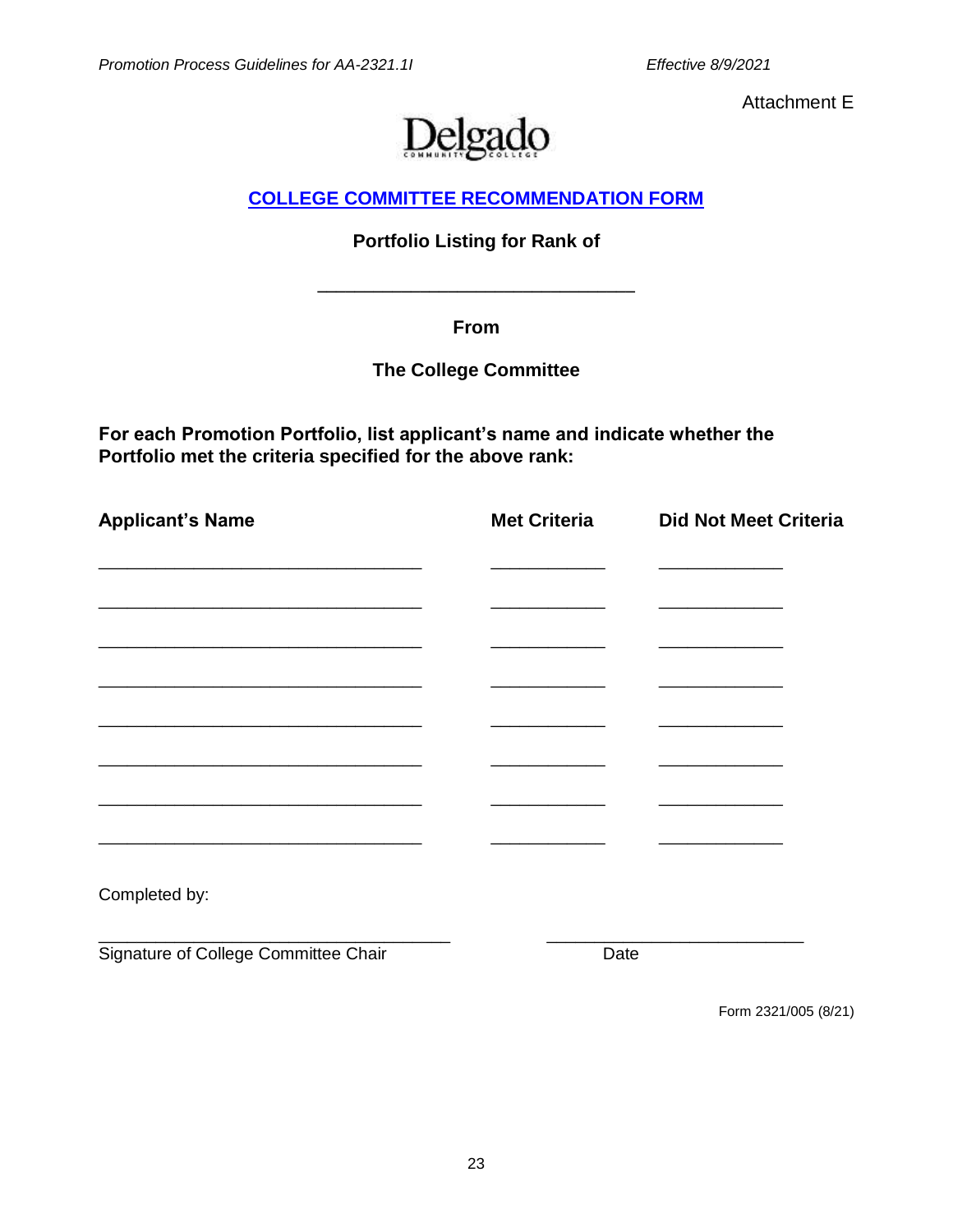Attachment F



#### **[ACADEMIC AFFAIRS PROMOTION APPEALS COUNCIL](http://docushare3.dcc.edu/docushare/dsweb/Get/Document-4135/2321-006+updated+8-10.doc)** *INDIVIDUAL* **[RECOMMENDATION FORM](http://docushare3.dcc.edu/docushare/dsweb/Get/Document-4135/2321-006+updated+8-10.doc)**

**To be used by Academic Affairs Promotion Appeals Council Members** 

| Applicant's Name                   |  |
|------------------------------------|--|
| <b>Division</b>                    |  |
| Applying For                       |  |
| Date of Last Promotion (or Hiring) |  |

#### **I. Supervisor Evaluations**: (must be "4" or "5" for all three years) *Note: Evaluations from current academic year are not to be included.*

Academic Year (\_\_\_\_\_\_\_ - \_\_\_\_\_\_) Rating\_\_\_\_\_\_\_\_\_\_\_ Academic Year (\_\_\_\_\_\_ - \_\_\_\_\_\_\_) Rating\_\_\_\_\_\_\_\_\_\_\_ Academic Year (\_\_\_\_\_\_ - \_\_\_\_\_\_\_) Rating\_\_\_\_\_\_\_\_\_\_\_

#### **II. Preliminary Evaluation Agreements** (check 'yes' or 'no' if included in packet)

| Academic Year ( |  | Yes | Nο  |
|-----------------|--|-----|-----|
| Academic Year ( |  | Yes | No  |
| Academic Year ( |  | Yes | No. |
| If Applicable:  |  |     |     |
| Academic Year ( |  | Yes | No. |
| Academic Year ( |  | Yes | N٥  |
|                 |  |     |     |

#### **III. Teaching and Related Activities/ Academic Support** (**All Applicants)**

*Minimum number of instances* **for at least three of the five preceding applicable academic years:**

**Assistant Professor - 4 instances; Associate Professor – 6 instances; Professor – 6 Instances**

#### **Comments:**

Does the documentation indicate annual participation in activities that examine, improve, and/ or support instruction according to the criteria indicated for the desired rank *and* relate to the goals agreed upon each year on the *Preliminary Evaluation Agreement Forms?* Documentation for other accomplishments and contributions *may* also be included. *Note: Evaluations from current academic year are not to be included.*

**\_\_\_\_\_\_\_\_\_\_\_\_\_\_\_\_\_\_\_\_\_\_\_\_\_\_\_\_\_\_\_\_\_\_\_\_\_\_\_\_\_\_\_\_\_\_\_\_\_\_\_\_\_\_\_\_\_\_\_\_\_\_\_\_\_\_\_\_\_\_\_\_\_\_**

**\_\_\_\_\_\_\_ Yes \_\_\_\_\_\_\_ No**

Form 2321/006 (8/21) *(page 1 of 3)*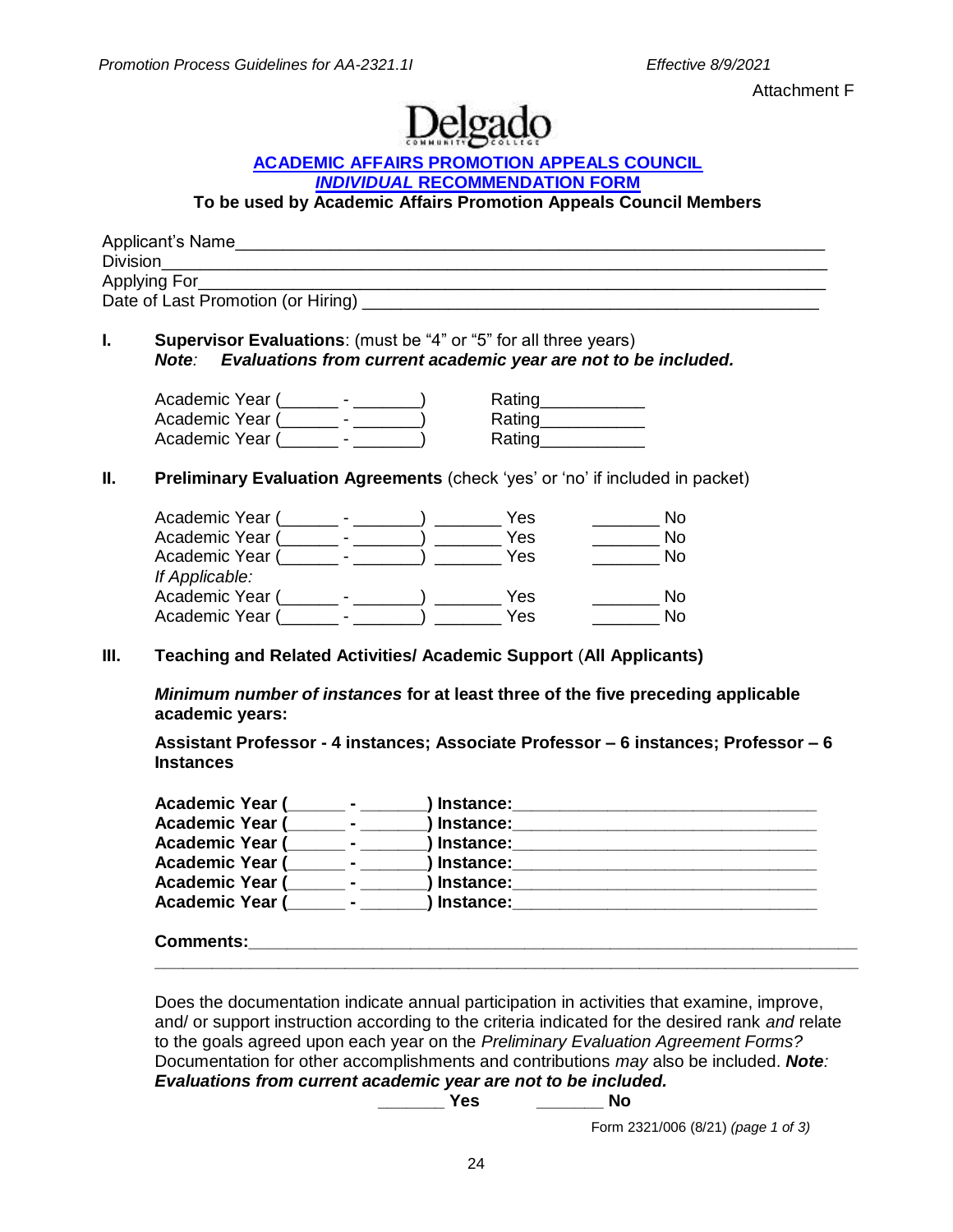Attachment F (continued)

#### **IV. Service to Students, Department, Division, and College (All Applicants)**

*Minimum number of instances* **for at least three of the five preceding applicable academic years,** *which includes at least 1 instance at the college-wide level:*

**Assistant Professor - 4 instances; Associate Professor – 6 instances; Professor – 6 instances**

| Academic Year (        | Instance: |  |
|------------------------|-----------|--|
| <b>Academic Year (</b> | Instance: |  |
| <b>Academic Year (</b> | Instance: |  |
| <b>Academic Year (</b> | Instance: |  |
| <b>Academic Year (</b> | Instance: |  |
| <b>Academic Year (</b> | ∣nstance: |  |
|                        |           |  |
| <b>Comments:</b>       |           |  |

Does the documentation indicate annual participation in activities of service to students, department, division, and College according to the criteria specified for the desired rank *and* relate to the goals agreed upon each year on the *Preliminary Evaluation Agreement Forms? Note: Evaluations from current academic year are not to be included.* 

**\_\_\_\_\_\_\_\_\_\_\_\_\_\_\_\_\_\_\_\_\_\_\_\_\_\_\_\_\_\_\_\_\_\_\_\_\_\_\_\_\_\_\_\_\_\_\_\_\_\_\_\_\_\_\_\_\_\_\_\_\_\_\_\_\_\_\_\_\_\_\_\_\_\_**

**\_\_\_\_\_\_\_ Yes \_\_\_\_\_\_\_ No**

#### **V. Professional Service and Development (All Applicants)**

*Minimum number of instances* **for at least three of the five preceding applicable academic years:**

**Assistant Professor - 2 instances; Associate Professor – 6 instances; Professor—6 instances**

#### **Comments: \_\_\_\_\_\_\_\_\_\_\_\_\_\_\_\_\_\_\_\_\_\_\_\_\_\_\_\_\_\_\_\_\_\_\_\_\_\_\_\_\_\_\_\_\_\_\_\_\_\_\_\_\_\_\_\_\_\_\_\_\_\_\_\_\_\_\_\_\_\_\_\_\_\_**

Does the documentation indicate annual participation in professional service and/or development activities according to the criteria specified for the desired rank *and* relate to the goals agreed upon each year on the *Preliminary Evaluation Agreement Forms*? Documentation for other accomplishments and contributions *may* also be included. *Note: Evaluations from current academic year are not to be included.* 

**\_\_\_\_\_\_\_ Yes \_\_\_\_\_\_\_ No**

Form 2321/006 (8/21) *(page 2 of 3)*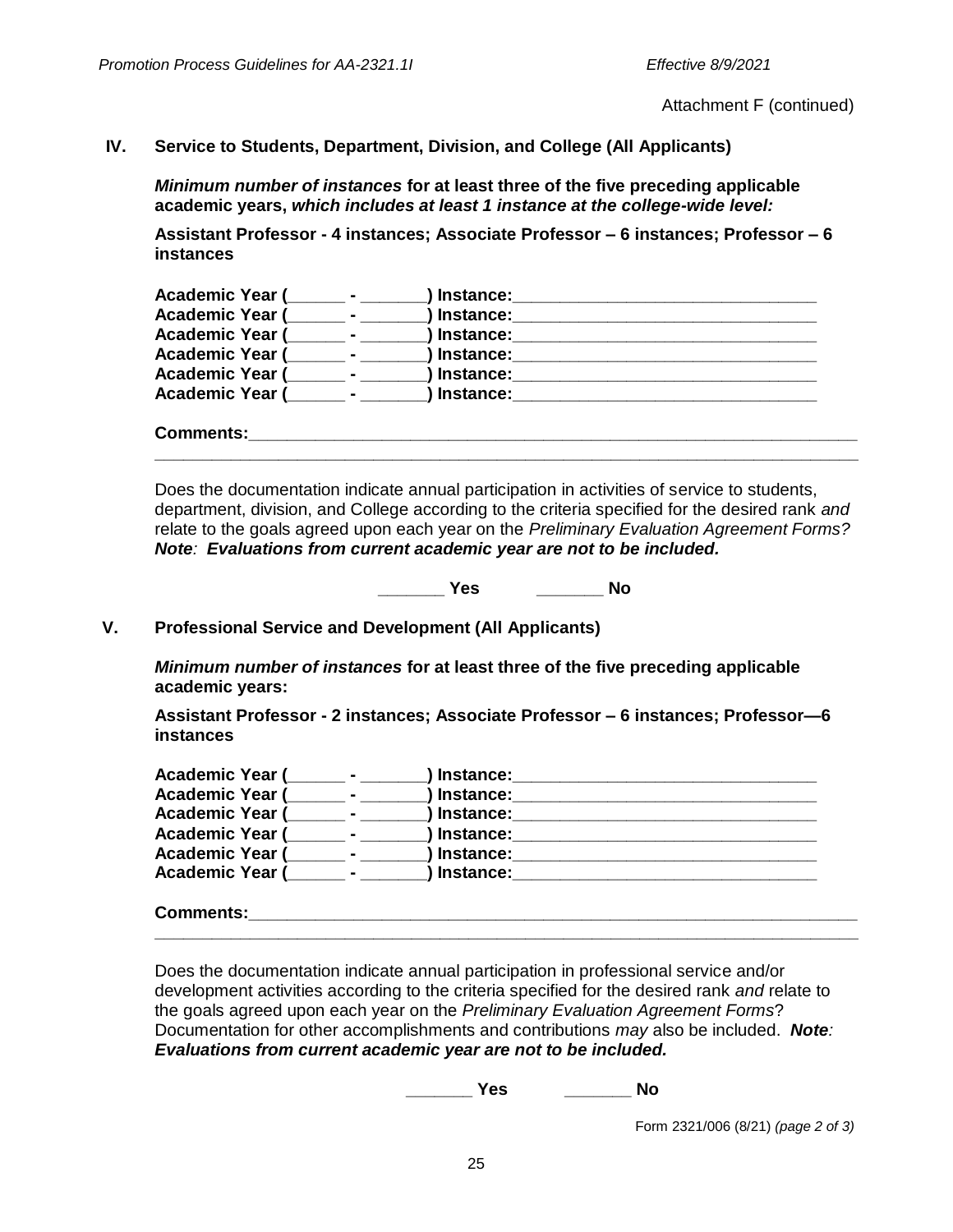Attachment F (continued)

## **VI. Leadership and/or Sharing of Experience (for Rank of Professor only)**

*Minimum of 3 instances* **for at least three of the five preceding applicable academic years:**

| Academic Year ( <sub>1111</sub> - 1222                                                                                                                                                                                                                                                         |                                                                                                                                                                                                                                                                                                                                                                                                                                                                                |  |  |  |
|------------------------------------------------------------------------------------------------------------------------------------------------------------------------------------------------------------------------------------------------------------------------------------------------|--------------------------------------------------------------------------------------------------------------------------------------------------------------------------------------------------------------------------------------------------------------------------------------------------------------------------------------------------------------------------------------------------------------------------------------------------------------------------------|--|--|--|
| <b>Academic Year (</b>                                                                                                                                                                                                                                                                         |                                                                                                                                                                                                                                                                                                                                                                                                                                                                                |  |  |  |
| <b>Academic Year (</b>                                                                                                                                                                                                                                                                         |                                                                                                                                                                                                                                                                                                                                                                                                                                                                                |  |  |  |
|                                                                                                                                                                                                                                                                                                |                                                                                                                                                                                                                                                                                                                                                                                                                                                                                |  |  |  |
|                                                                                                                                                                                                                                                                                                |                                                                                                                                                                                                                                                                                                                                                                                                                                                                                |  |  |  |
|                                                                                                                                                                                                                                                                                                |                                                                                                                                                                                                                                                                                                                                                                                                                                                                                |  |  |  |
|                                                                                                                                                                                                                                                                                                |                                                                                                                                                                                                                                                                                                                                                                                                                                                                                |  |  |  |
|                                                                                                                                                                                                                                                                                                | Does the documentation indicate at least three examples of participation in leadership<br>activities or in activities designed to share expertise with colleagues according to the criteria<br>specified for this rank and relate to the goals agreed upon each year on the Preliminary<br>Evaluation Agreement Forms? Documentation for other accomplishments and contributions<br>may also be included. Note: Evaluations from current academic year are not to be included. |  |  |  |
|                                                                                                                                                                                                                                                                                                | <b>Example ST</b><br><b>No</b>                                                                                                                                                                                                                                                                                                                                                                                                                                                 |  |  |  |
|                                                                                                                                                                                                                                                                                                |                                                                                                                                                                                                                                                                                                                                                                                                                                                                                |  |  |  |
|                                                                                                                                                                                                                                                                                                |                                                                                                                                                                                                                                                                                                                                                                                                                                                                                |  |  |  |
| If the portfolio satisfactorily meets all of the above criteria, the applicant is eligible for promotion to<br>the desired rank. Please indicate whether you agree that the requirements for promotion to the<br>next rank have been met according to the documentation in this portfolio.     |                                                                                                                                                                                                                                                                                                                                                                                                                                                                                |  |  |  |
|                                                                                                                                                                                                                                                                                                |                                                                                                                                                                                                                                                                                                                                                                                                                                                                                |  |  |  |
|                                                                                                                                                                                                                                                                                                |                                                                                                                                                                                                                                                                                                                                                                                                                                                                                |  |  |  |
| If the criteria for any one of the above categories have NOT been satisfactorily met, or if the<br>documentation for that category is insufficient, the applicant is NOT eligible for promotion at this<br>time. If such is the case, please indicate reason or reasons for denying promotion: |                                                                                                                                                                                                                                                                                                                                                                                                                                                                                |  |  |  |
|                                                                                                                                                                                                                                                                                                | Date______________                                                                                                                                                                                                                                                                                                                                                                                                                                                             |  |  |  |
|                                                                                                                                                                                                                                                                                                |                                                                                                                                                                                                                                                                                                                                                                                                                                                                                |  |  |  |
|                                                                                                                                                                                                                                                                                                |                                                                                                                                                                                                                                                                                                                                                                                                                                                                                |  |  |  |

Form 2321/006 (8/21) *(page 3 of 3)*